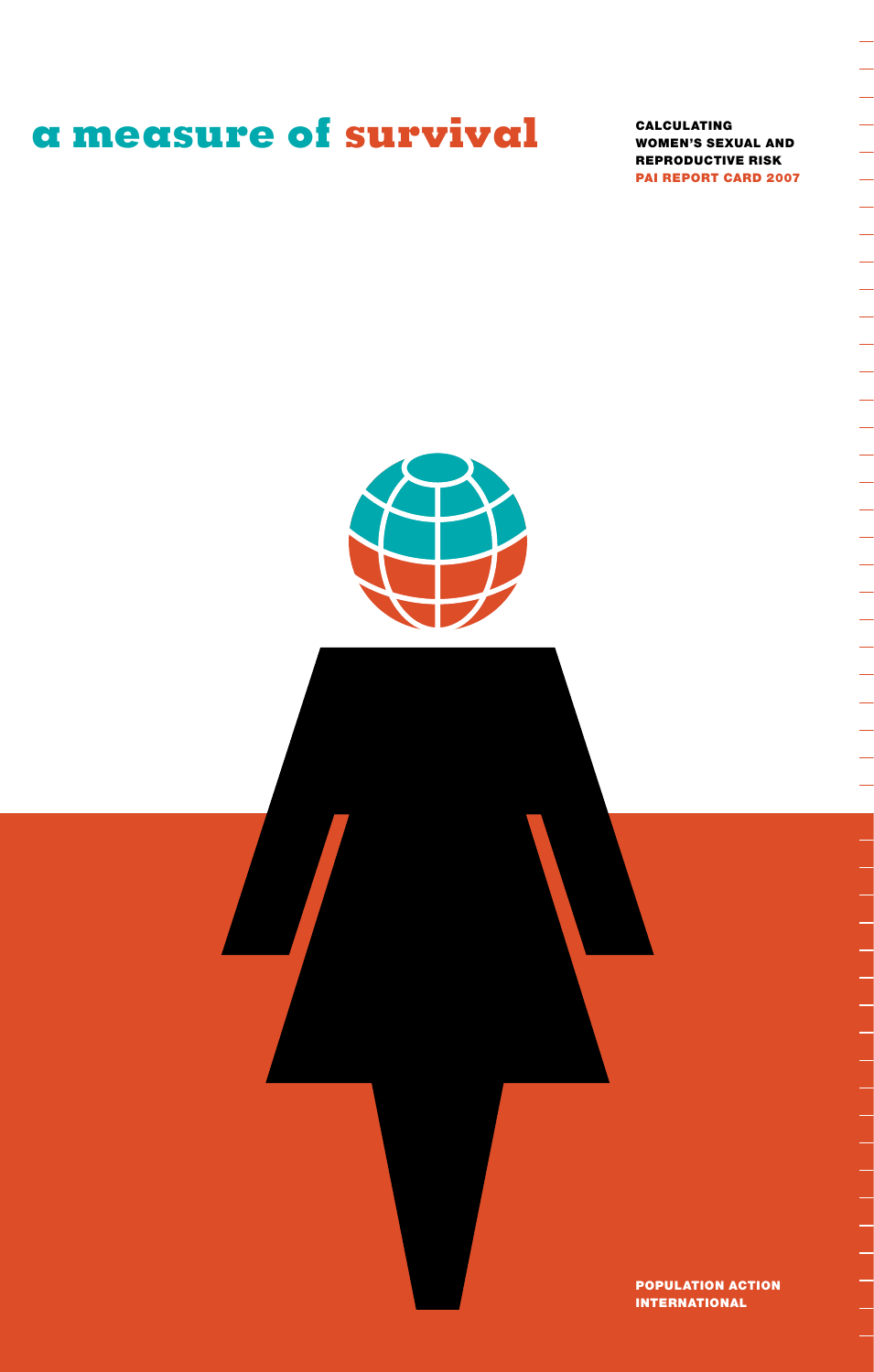# **a measure of survival** CALCULATING

Women's Sexual And Reproductive Risk PAI Report Card 2007

#### Acknowledgements

PAI expresses its deep appreciation to Stan Bernstein, Senior Policy Adviser at the United Nations Population Fund, and John Bongaarts, Vice President and Distinguished Scholar at the Population Council, for their invaluable insights and reviews in the development of the conceptual framework. We are grateful to Margaret E. Greene, Director of Population and Social Transitions at the International Center of Research on Women, and John Ross, Senior Fellow at Constella-Futures Group, for reviewing an earlier draft of this report.

We thank John Cleland, Professor, Center for Population Studies at the London School of Hygiene and Tropical Medicine; Duff Gillespie, Professor and Senior Scholar at the Bill and Melinda Gates Institute for Population and Reproductive Health, Johns Hopkins Bloomberg School of Public Health; Stanley Henshaw, Senior Fellow at the Guttmacher Institute; Laura Katzive, Deputy Director of the International Legal Program of the Center for Reproductive Rights; Jose Antonio Ortega, Chief of the Fertility and Family Planning Section at the United Nations Population Division; Hanta Rafalimanana, Population Affairs Officer at the United Nations Population Division; and Ann M. Starrs, Executive Vice President and co-founder, Family Care International, for their input at various stages of the report; Natasha Stutsman-Hubbell, PAI summer intern, for her contributions to the report; and Leslie Raabe for her editorial support.

Research and data analysis by Sarah Haddock. Terri Bartlett, Amy Coen, Mercedes Mas de Xaxas and Wendy Turnbull provided policy guidance and recommendations. Editorial assistance by Tamar Abrams, Tyler LePard and Jennifer Johnson. Production was managed by Roberto Hinojosa. The report was designed by Design Army and printed by Westland Enterprises.  $101 -$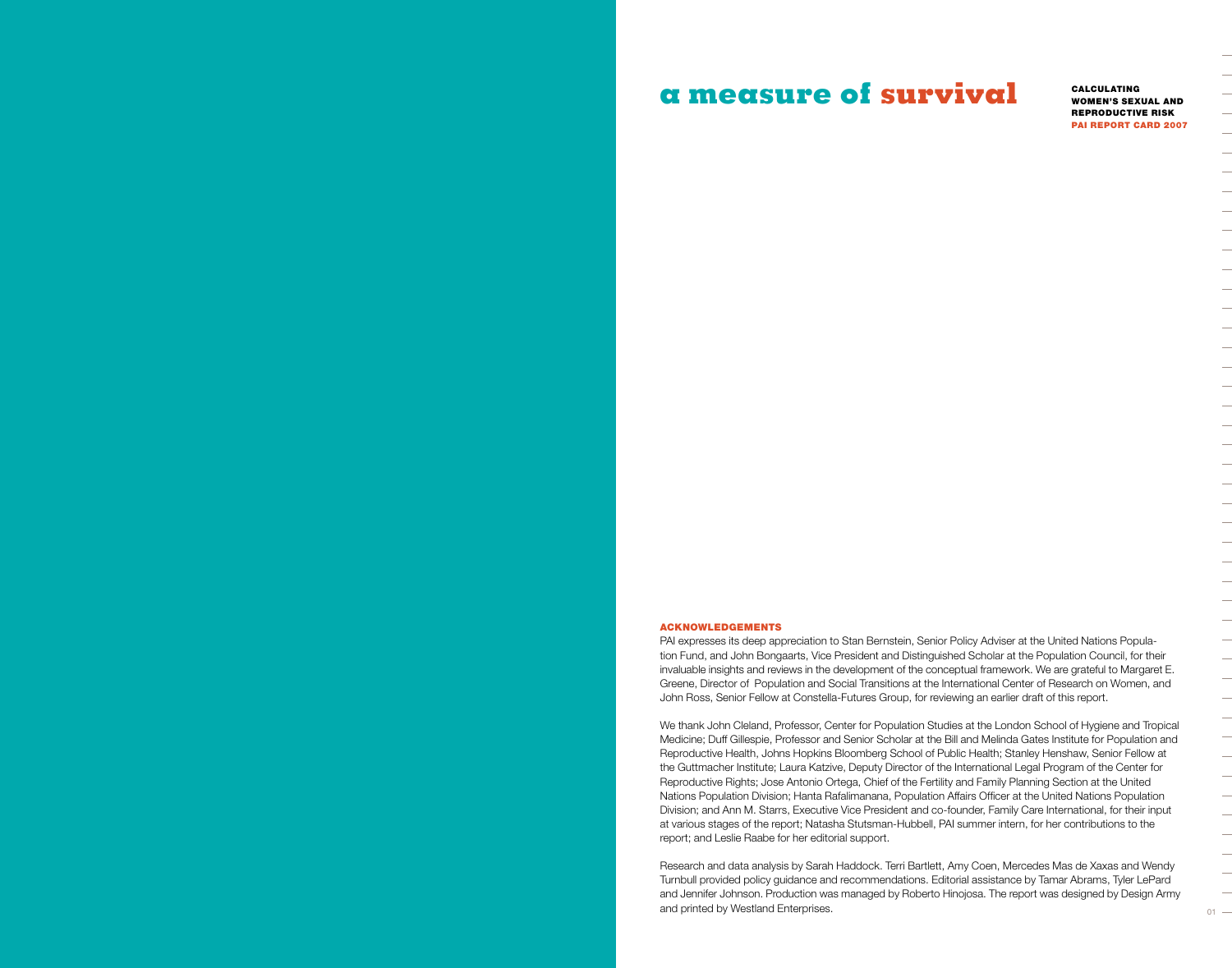# **Introduction**

Pregnancy and childbirth are deadly to more than half a million women worldwide every year—a fact that is unacceptable, but not unavoidable. These women are typically poor, uneducated and living in rural areas or urban slums. Despite 20 years of campaigning to improve the reproductive health of women throughout the world, the risk of dying in pregnancy or childbirth shows the largest gap between the rich and poor of all development statistics. The uneven distribution of health services, the concentration of poverty among certain population groups and geographic areas, gender inequity and harmful social norms all contribute to the discrepancy in sexual and reproductive risk globally and locally within countries.

- 1 Population Action International. 1995. *Reproductive Risk: A Worldwide Assessment of Women's Sexual and Maternal Health*. Washington, DC: Population Action International.
- 2 Population Action International 2001. *A World of Difference: Sexual Reproductive Health and Risks*. Washington, DC: Population Action International.
- 3 Chaya, Nada and Jennifer Dusenberry. 2004. *ICPD at ten: Where are we now?* Washington DC: Population Action International.
- 4 Abeyesundere, A.N.A. 1976. *Recent Trends in Malaria Morbidity and Mortality in Sri Lanka: Population Problems of Sri Lanka*. Sri Lanka: Demographic Training and Research Unit, University of Colombo.
- 5 Pathmanathan, Indra, et al. 2003. *Investing in Maternal Health: Learning from Malaysia and Sri Lanka*. Washington DC: The World Bank.
- 6 Bernstein S and Hansen CJ. 2006. *Public Choices, Private Decisions: Sexual and Reproductive Health and the Millennium Development Goals*. New York: United Nations Millenium Project.

this study is the fourth, $123$  in a series that assesses the sexual and reproductive health status of nations. The results have been disturbingly static, with low-income countries at highest reproductive risk and high-income ones at lowest risk. Women's sexual and reproductive health are riskiest in sub-Saharan Africa and South Asia, and the need for reproductive health services is greatest among the poorest women and men residing in the world's lowest-income countries. Yet, effective interventions have worked in certain countries and settings, reducing or nearly erasing reproductive risk. For example, Europe and North America reduced their maternal mortality starting 75 years ago by improving the availability of emergency services to treat obstetric complications. In Sri Lanka, maternal mortality was halved between 1930 and 1947 through government efforts to improve overall health and control malaria.<sup>4</sup> Until the 1990s, Sri Lanka continued to halve maternal deaths at least every 13 years by extending health services to rural areas, training midwives, introducing family planning and advancing obstetric care.<sup>5</sup> The case of Sri Lanka demonstrates that given the proper investments,

Continuing a Population Action International (PAI) effort begun in 1995, maternal health can improve dramatically and rapidly, even in a poor country. *(See Box on Sri Lanka, page 28.)*

Reducing women's sexual and reproductive risk requires the political will to reduce inequities in reproductive health status and in access to services. It also requires appropriate and sustained funding and programming to take services to those who need them. Harmful policies such as those imposed by the United States—the Global Gag Rule, abstinence-only sex education and the anti-prostitution pledge—undermine access to information and health care, and must be repealed. Weak infrastructure and limited distribution systems in low-income countries complicate access to health services, especially in rural areas, and these issues need longterm solutions.

This study provides a benchmark of where women in 130 countries stand on a range of indicators that were incorporated into the Programme of Action International Conference on Population and Development (ICPD) in 1994, or into the Millennium Development Goals (MDGs) in 2000. Indeed, the World Summit in 2005 affirmed the importance of reproductive health (RH) to achieving the MDGs and human development.<sup>6</sup>

# THE NEED FOR REPRODUCTIVE HEALTH services is greatest among the poorest WOMEN AND MEN RESIDING IN THE WORLD'S lowest-income countries

The comprehensive approach of sexual and reproductive health and rights makes it essential to and a component of the attainment of not only the healthrelated MDGs regarding maternal health and child survival, but all eight MDGs, from poverty reduction to gender equality and women's empowerment. These global commitments are the foundation for action at the country level that values and safeguards the lives of women and girls—from increasing spending on family planning to expanding and enforcing women's legal rights to ensuring quality education for all.

#### Life-cycle Approach And PAI's Reproductive Risk Index

The study utilizes a framework that takes a woman's life-cycle approach to sexual and reproductive health and emphasizes that every step of reproduction should be healthy *(See Methodology)*. Of course, reproductive risks emerge well before pregnancy and childbirth, and survival certainly cannot be considered an endpoint to reproductive risk. The framework for measuring reproductive risk is constructed according to the basic elements of reproduction—sex, pregnancy, childbirth and survival—as these are among the more

direct causes of heightened vulnerability to death and injury for women around the world. Recognizing that reproductive health is influenced by broader issues of inequity in income distribution, in access to social services and in gender relations, this study discusses the linkages between reproductive risk and poverty and gender inequity.

For each country, the study renders a range of RH indicators into a manageable set by combining them into one single measure—the Reproductive Risk Index (RRI). The nine indicators composing the RRI are:

- HIV/AIDS prevalence among adults; • adolescent fertility;
- percentage of girls married before age 18;
- antenatal care coverage;
- percent of family planning demand met;
- births attended by skilled health personnel;
- grounds on which abortion is permitted;
- maternal mortality ratio (MMR); and • infant mortality rate (IMR).

 $03 -$ 

 $\overline{\phantom{0}}$ 

 $\overline{\phantom{0}}$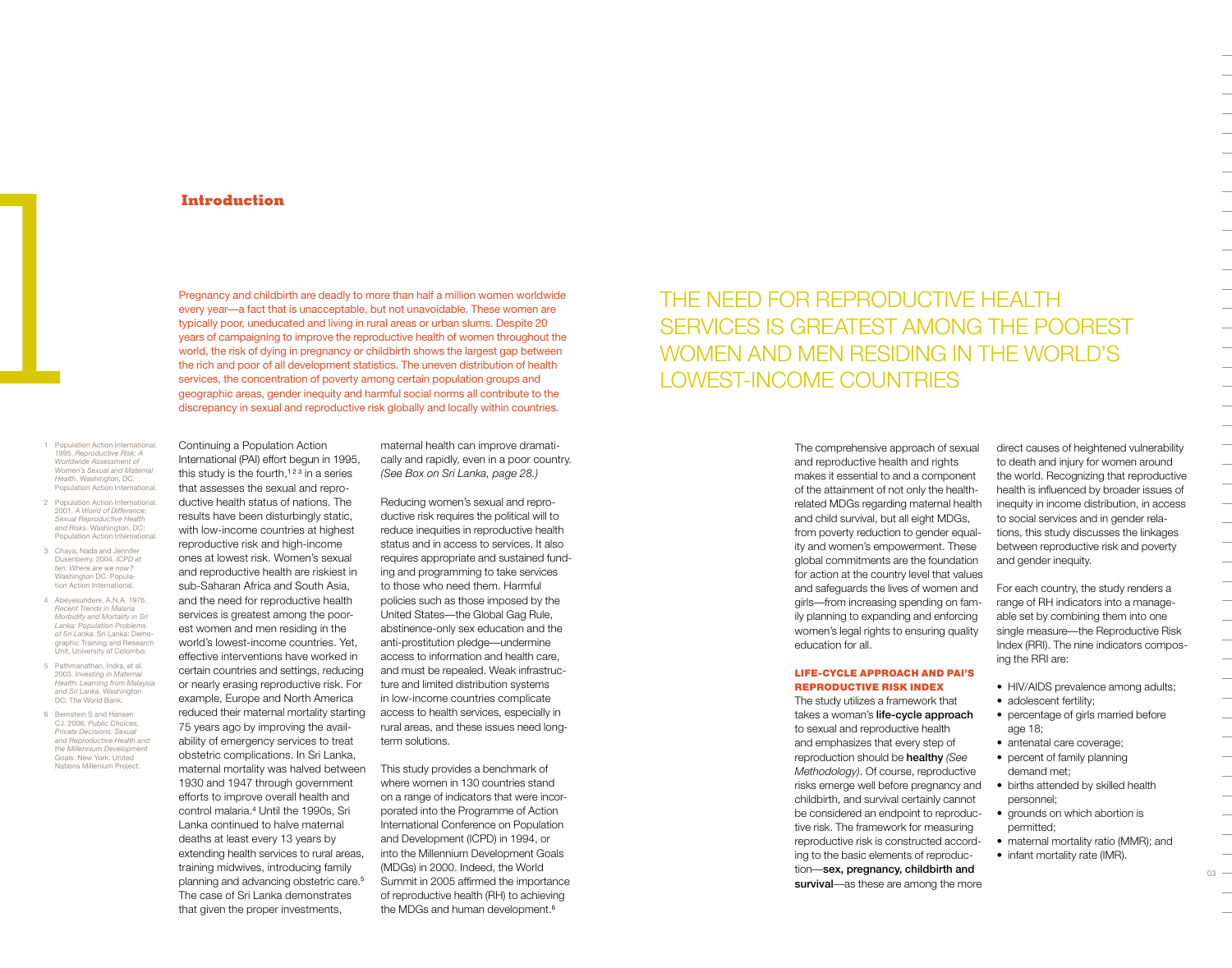As a single measure of reproductive risk overall, the RRI is a guide for advocates engaged in the continued effort toward achieving safe, healthy and informed decisions about reproductive health, especially for the world's poorest women, and for decision-makers and planners in

setting their national policy and budgetary priorities. The interventions needed to reduce women's sexual and reproductive risk vary between and within countries and regions, however, and this tool should be used with this in mind.

|                  | $\div$ Safe & Healthy                                                              | <b>W</b> Voluntary                   |
|------------------|------------------------------------------------------------------------------------|--------------------------------------|
| <b>Sex</b>       | • HIV prevalence among<br>adults age $15+$ $\frac{1}{2}$<br>• Adolescent fertility | • Girls married before<br>age 18 (%) |
| <b>Pregnancy</b> | • Antenatal care<br>coverage at least<br>4 visits $(\%)$                           | • FP demand met $(\%)$               |
| Birth            | • Births attended<br>by skilled health<br>personnel (%)                            | • Abortion policies                  |
| <b>Survival</b>  | $\bullet$ MMR<br>$\bullet$ IMR                                                     |                                      |

# **Disease burden of SRH**

- 1 Vlassof M, S Singh, JE Darroch, E Carbone, and S Bernstein. 2004. "Assessing Costs and Benefits of Sexual and Reproductive Health Interventions." *Occasional Report No.11*. New York: Guttmacher Institute.
- 2 WHO. Estimates of DALYs by sex, cause and WHO mortality sub-region. Available at http://www.who.int/whosis/en/; accessed August 29, 2007.

According to the World Health Organization, sexual and reproductive ill health accounts for one-third of the global burden of disease among women of reproductive age (15-44 years old) and close to one-fifth of the overall burden of disease.<sup>12</sup>

- Maternal conditions (hemorrhage or sepsis resulting from childbirth, obstructed labor, pregnancy-related hypertensive disorders and unsafe abortion) account for 13 percent of the burden of disease among women of reproductive age and for 2 percent of the overall burden of disease.
- HIV/AIDS accounts for 14 percent of the burden of disease among women of reproductive age and for 6 percent of the overall burden of disease.
- Other sexual and reproductive health conditions (STIs other than HIV/AIDS, iron-deficiency anemia among women aged 15-44, breast cancer, ovarian cancer, cervical cancer, uterine cancer and genitourinary disease) account for 5 percent of the burden of disease among women of reproductive age and for 3 percent of the overall burden of disease.
- Perinatal conditions (low birth weight, birth asphyxia and birth trauma) account for 7 percent of the overall burden of disease.

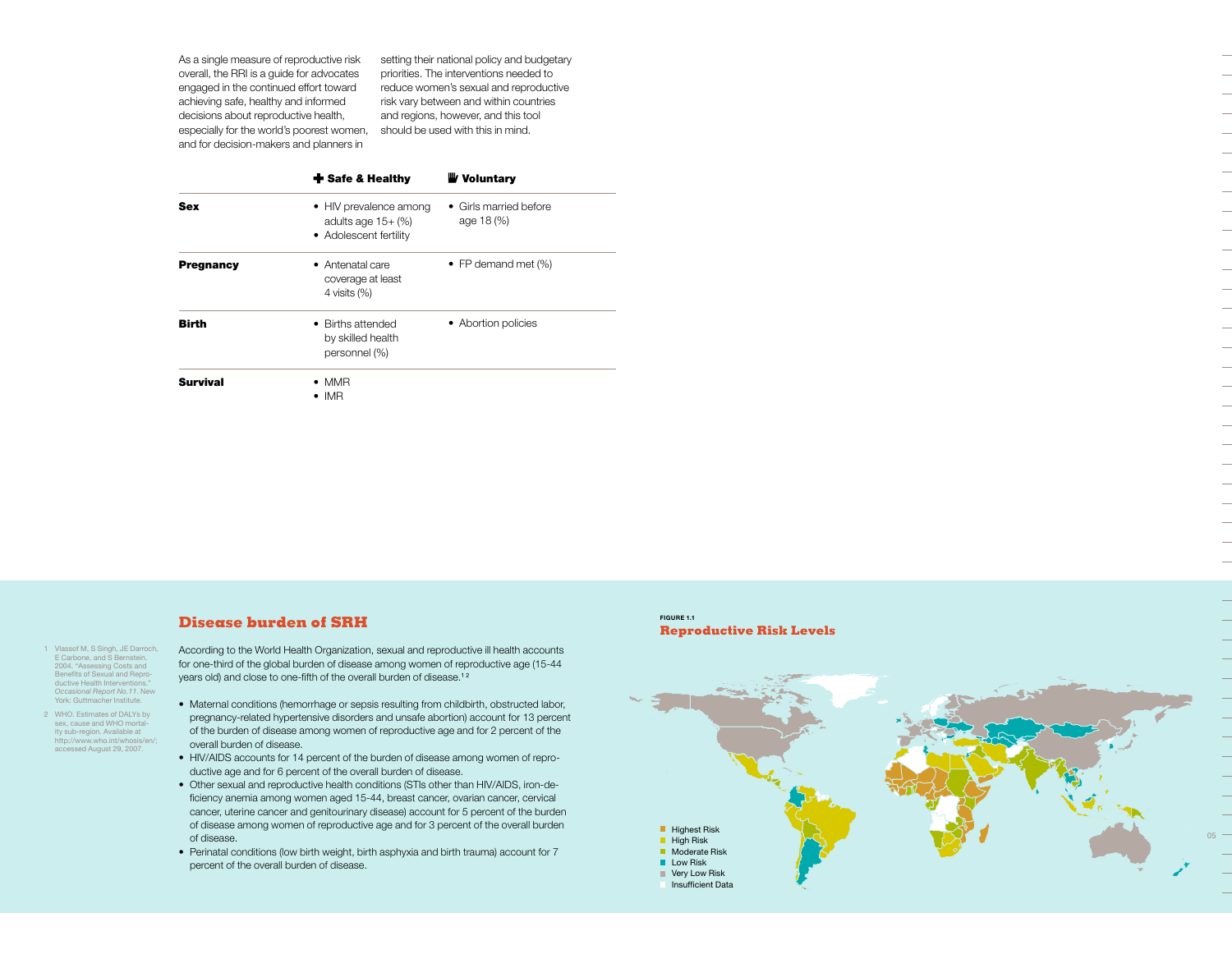# **Figure 2.2 Reproductive Risk by Region**

Reproductive risk is highest in low-income countries, and lowest in the industrialized nations. Weak and uneven distribution of health services, the concentration of poverty among certain population groups and geographic areas, gender inequities and harmful social practices all contribute to discrepancies in sexual and reproductive risk globally and locally within countries.

■ Latin America and the Caribbean

- \* Sub-Saharan Africa ▲ Middle East and North Africa
- $\star$  Central Asia
- ◆ South Asia
- \* East Asia and the Pacific
- **C** Europe
- \* Northern America



#### Highest risk category (26 countries)

All countries in this category have low incomes; all are in sub-Saharan Africa except Haiti, Yemen, and Laos—the poorest countries in their respective regions—and Bangladesh. Skilled care during pregnancy and childbirth is limited, especially in Ethiopia. Infant and maternal mortality are high or very high. Contraceptive use is generally low and there is very high unmet need for contraception. At about 40 percent, Yemen, Rwanda, Laos and Haiti have the highest unmet need for contraception in the world. Very early marriage is common, adolescent fertility is high and abortion policies are mostly restrictive. Levels of HIV infection are moderate to high.

# High risk category

(24 countries) Half of the countries in this category are in sub-Saharan Africa. Skilled care during pregnancy and childbirth is generally available, except in Nepal and Cambodia. Maternal and infant mortality is high and very high in three quarters of the countries. Unmet need for contraception is relatively significant and is highest in Western Africa. Proportion of family planning demand met is highest in Central America and lowest in West Africa and India and Zimbabwe. Very early marriage is common and adolescent fertility is generally high. Abortion is generally restricted to save a woman's life or health. All countries with low levels of HIV/AIDS are outside sub-Saharan Africa.

### Moderate risk category (26 countries)

Nine developing regions (including most of South America and the three wealthiest nations in sub-Saharan Africa) are represented in this category. Antenatal care and skilled attendance at delivery are generally high. The countries are split between low and moderate levels of maternal mortality. Infant mortality is low. A significant proportion of family planning demand is met. Levels of contraceptive use, unmet need for family planning, very early marriage, and adolescent fertility vary across countries. Abortion is generally restricted to cases where they are necessary to save a woman's life or health. HIV prevalence and infant mortality are low except in South Africa and Botswana.

### LOW RISK CATEGORY (26 countries)

Six developing and four developed regions in the world are represented in this category. Antenatal care and skilled attendance at delivery are generally high. Three quarters of the countries in this category have low levels of deaths during pregnancy and childbirth. Infant mortality is low to moderate except in five Central Asian countries. A significant proportion of family planning demand is met. More than half the countries in this category allow abortion unrestricted. With a few exceptions, HIV prevalence is low.

# Lowest risk category (28 countries)

Countries in this category have high incomes; Cuba, China and Singapore are the only countries in the developing world. Motherhood is safe; skilled care at childbirth is universal and the risk of death from pregnancy or delivery is extremely low. Infant mortality is rare. Contraceptive use is high. Early marriage is rare. Abortion is unrestricted. Adolescent fertility and HIV prevalence are low.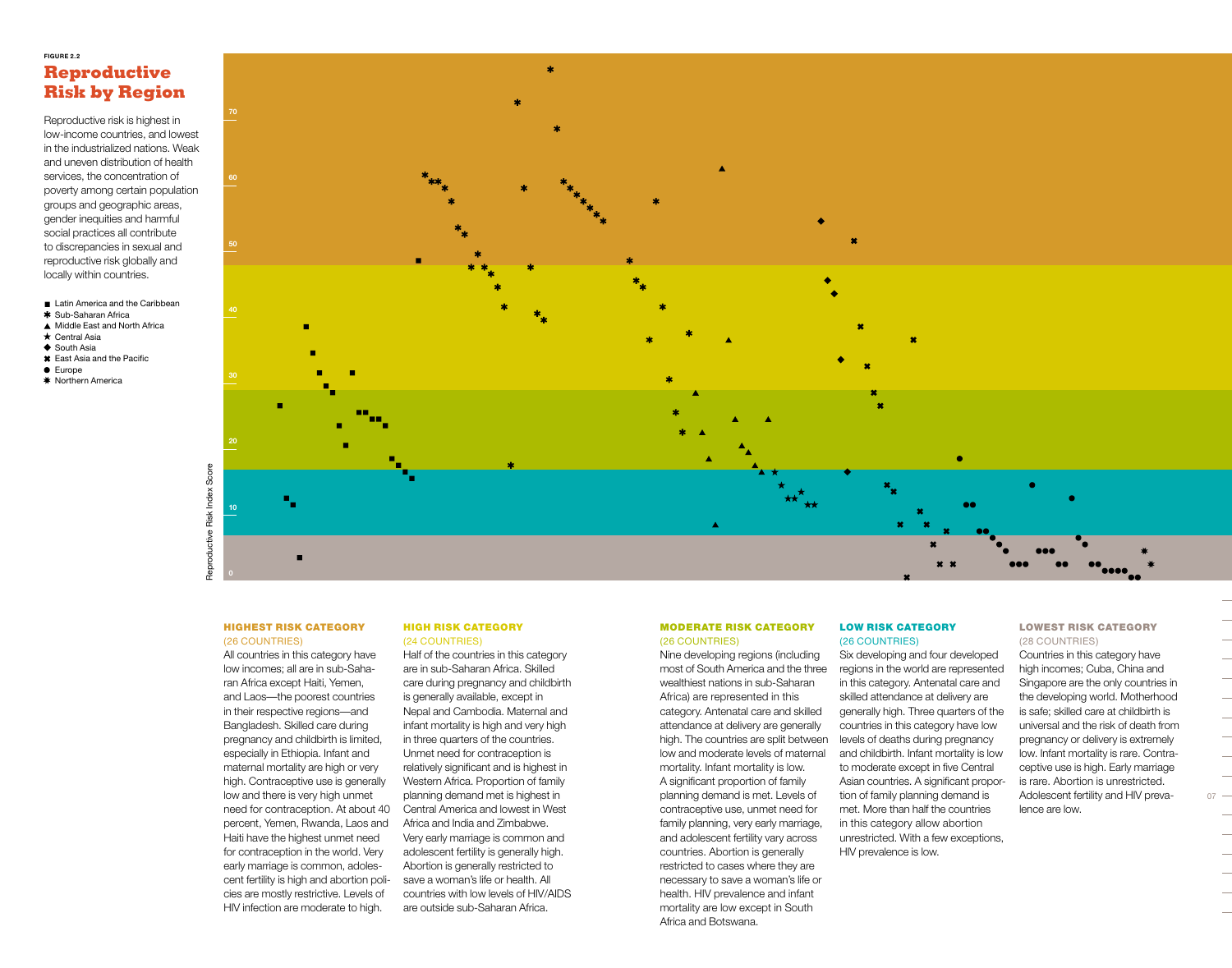

# **Unsafe sex destroys lives and decimates societies.**

Among common causes of disease and death of people in low-income countries, unsafe sex was found to be the second greatest risk factor for health loss and the fifth greatest risk factor for death. The burden of unsafe sex is highest in sub-Saharan Africa, followed by South Asia.<sup>7</sup> Consequences of unprotected sex include transmission of HIV and other sexually transmitted infections (STIs), complications from pregnancy, childbirth and abortion. In 2005, over 4 million people became newly infected with HIV, mostly through sexual transmission, and 340 million new cases of common, curable STIs occur annually (See box on STIs).<sup>89</sup> The majority of HIV/AIDS epidemics in the world are fueled by unprotected sex.

- 7 Lopez AD, CD Mathers, M Ezzaati, DT Jamison, and CJL Murray. 2006. "Global and regional burden of disease and risk factors, 2001: Systematic analysis of population health data." *The Lancet* 367: 1747-57.
- 8 UNAIDS. 2006. *2006 Report on the Global AIDS Epidemic*. Geneva: UNAIDS.
- 9 WHO. 2001. *Global Prevalence and Incidence of Selected Curable Sexually Transmitted Infections Overview and Estimates*. Geneva: WHO.
- 10 Ek, V. 2004. *Gender and HIV/AIDS Policy in Cambodia*. Poster presented at the International AIDS Conference, Bangkok. Abstract No. ThPeC75674.
- 11 Population Services International (PSI). 2002. *Sweetheart relationships in Cambodia: Love, sex and condoms in time of HIV*. Washington, DC: PSI.
- 12 Measure DHS STATCompiler. Available from http://www. statcompiler.com/statcompiler/index.cfm; accessed on August 27, 2007.

# Unprotected sex is the primary mode of HIV transmission for women.

Worldwide, almost half of the people living with HIV or AIDS are women, and in sub-Saharan Africa—where heterosexual transmission is highest—60 percent of those living with HIV or AIDS are women. Although marriage is often perceived as a protective factor, it is not. Even in countries that have seen declines in HIV prevalence, the majority of new infections are now among monogamous married women. In Cambodia, for example, husband-towife-transmission is the main route of HIV transmission, causing two-fifths of new infections.<sup>10</sup>

Condom use remains uncommon among married couples and regular partners. Non-commercial, non-marital, longer-term sexual relationships that involve a certain level of affection and trust are on the rise in many countries.<sup>11</sup> Condoms, which remain associated with infidelity and casual or commercial sex, are less likely to be used in these relationships. According to the 2000- 01 Uganda Demographic and Health Survey (DHS), only 4 percent of men and 3 percent of women reported using condoms during their last sex act with their spouse or cohabitating partner.12 Male and female condoms must be accessible to those who need them—as methods of contraception and HIV/STI prevention. The female condom expands the limited range of available barrier methods. As always, information about condoms should be

age-appropriate, medically accurate and part of a comprehensive approach that empowers individuals to make

informed decisions.

People with concurrent sexual partners are significantly more likely to contract HIV than those who practice serial monogamy. During the first weeks of HIV infection, HIV transmissibility is very high. Therefore, concurrent sexual partnerships accelerate the spread of HIV through sexual networks during this acute phase. On the other hand, partner reduction and serial monogamy reduce the chances of spreading the infection. Messages encouraging faithfulness are essential and should be part of a comprehensive, balanced and sustained HIV-prevention effort. The promotion and funding of abstinence and fidelity above and apart from other prevention strategies, such as U.S. policy currently does, dangerously ignores the reality of women's lives and increases their risk of contracting HIV.

# When only one partner adheres to monogamy, the result can be tragic, particularly for married women.

Preventing infections among monogamous women requires longer-term strategies to address the roots of gender inequity. Cultures are not static, and there are opportunities to challenge deep-rooted notions of masculinity among young boys. For example, exposure to formal learning in a school setting provides an opportunity to challenge traditional gender roles, for both girls and boys. Additionally, special interventions are needed to reach outof-school youth.

 $09 -$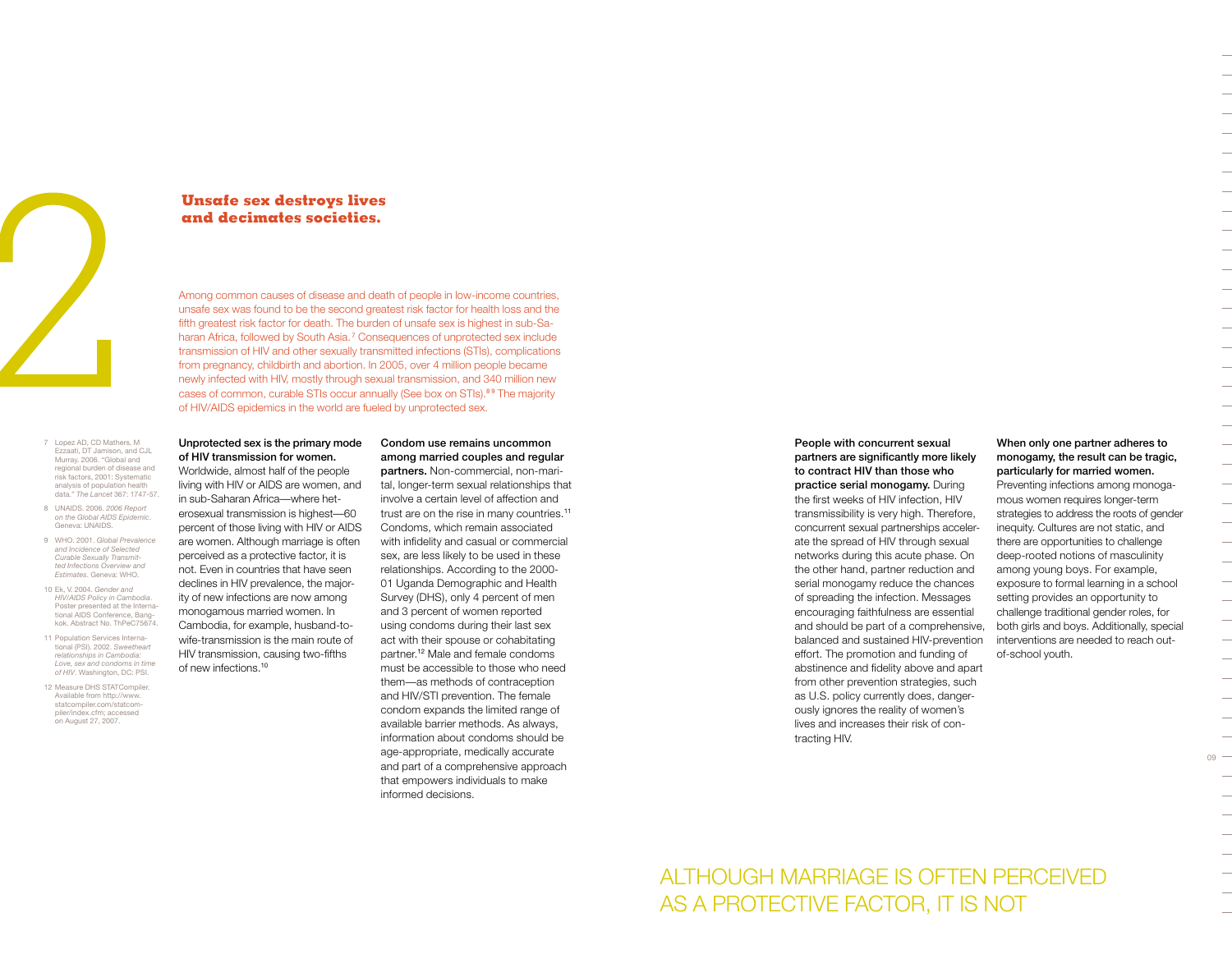- 1 WHO. 2001. *Global Prevalence and Incidence of Selected Curable Sexually Transmitted Infections Overview and Estimates*. Geneva: WHO.
- 2 Ibid. 3 Ibid.
- 4 Ibid.
- 5 The World Bank. 1993. *World Development Report: Investing in Health*. Washington DC: The World Bank.
- 6 Rustein SO and Shah IH. 2004. Infecundity, infertility, and childlessness in developing countries." *DHS Comparative Reports No.9*. Calverton, MD: ORC Macro and Geneva: WHO.
- 7 Gilson L., et. al. 1997. "Costeffectiveness of improved treatment services for sexually transmitted diseases in preventing HIV-1 infection in Mwanza Region, Tanzania." *The Lancet* 350: 1805-09.
- 8 UNAIDS, 2005. AIDS Epidemi *Update 2005*. Geneva: UNAIDS.
- 9 Schmid G. 2004. "Economic and programmatic aspects of congenital syphillis prevention." *Bulletin of the World Health Organization* 82: 1-8.
- 10 Glasier, Anna, et. al. 2006. "Sexual and reproductive health: a matter of life and death." *The Lancet* 368: 1595-1607.

Data on the global prevalence of sexually transmitted infections (STIs) are limited because STI surveillance has been largely neglected and underfunded. However, the best available estimates indicate that more than 340 million new cases of the common bacterial and protozoal STIs (i.e. syphilis, gonorrhea, chlamydial genital infections and trichomoniasis) occur every year throughout the world in men and women aged 15 to 49.<sup>1</sup>

The largest number of new infections occurs in South and Southeast Asia. However, the highest rate of new infections occurs in sub-Saharan Africa, followed by Latin America and the Caribbean.<sup>2</sup> Prevalence and incidence of STIs varies within countries and between countries in the same region, as well as between rural and urban populations and even in similar population groups.<sup>3</sup> In general, STI prevalence tends to be higher among urban residents, unmarried individuals and young adults.<sup>4</sup> It is estimated that at least a third of the 340 million new annual STI cases are among people under age 25.

The most serious consequences of untreated STIs tend to affect women and newborns. In developing countries, STIs and their complications are among the top five disease categories for which adults seek health care. STIs (excluding HIV) are second only to maternal factors as causes of disease, death and healthy life lost among women of reproductive age.<sup>5</sup>

In adults, STIs can lead to pelvic inflammatory disease and potentially fatal ectopic pregnancy or chronic illness. STIs are also the leading preventable cause of infertility, which affects more than 180 million couples in developing countries.<sup>6</sup> While infertility affects both men and women, women typically suffer the greater social consequences from their partners and their communities. Untreated STIs can also increase the risk of both acquisition and transmission of HIV. Improvement in the management of STIs can reduce the incidence of HIV infection in the general population.<sup>7</sup> In unborn and newborn children, STIs can cause stillbirths, low birth weight and pneumonia.

Despite the widespread prevalence and serious consequences, STIs receive little political or financial support. For example, in sub-Saharan Africa, it is estimated that 1,640,000 pregnant women have undiagnosed syphilis every year.<sup>8</sup> Untreated syphilis results in a stillbirth rate of 25 percent and a perinatal mortality of about 20 percent. Although screening and treatment programs for syphilis have roughly the same potential to prevent fetal deaths as PMTCT programs (an estimated half a million fetal deaths averted per year) syphilis receives far less attention and funding.<sup>9,10</sup>

### **Figure 2.1**

# **STI prevalence by region per 1000 people** More than 340 million new cases of curable STIs occur every year worldwise. The highest rate

of new infections occurs in sub-Saharan Africa, followed by Latin America and the Caribbean.



.<br>Source: WHO. 2001. Global Prevalence and Incidence of Selected Curable Sexually Transmitted Infections Overview and Estimates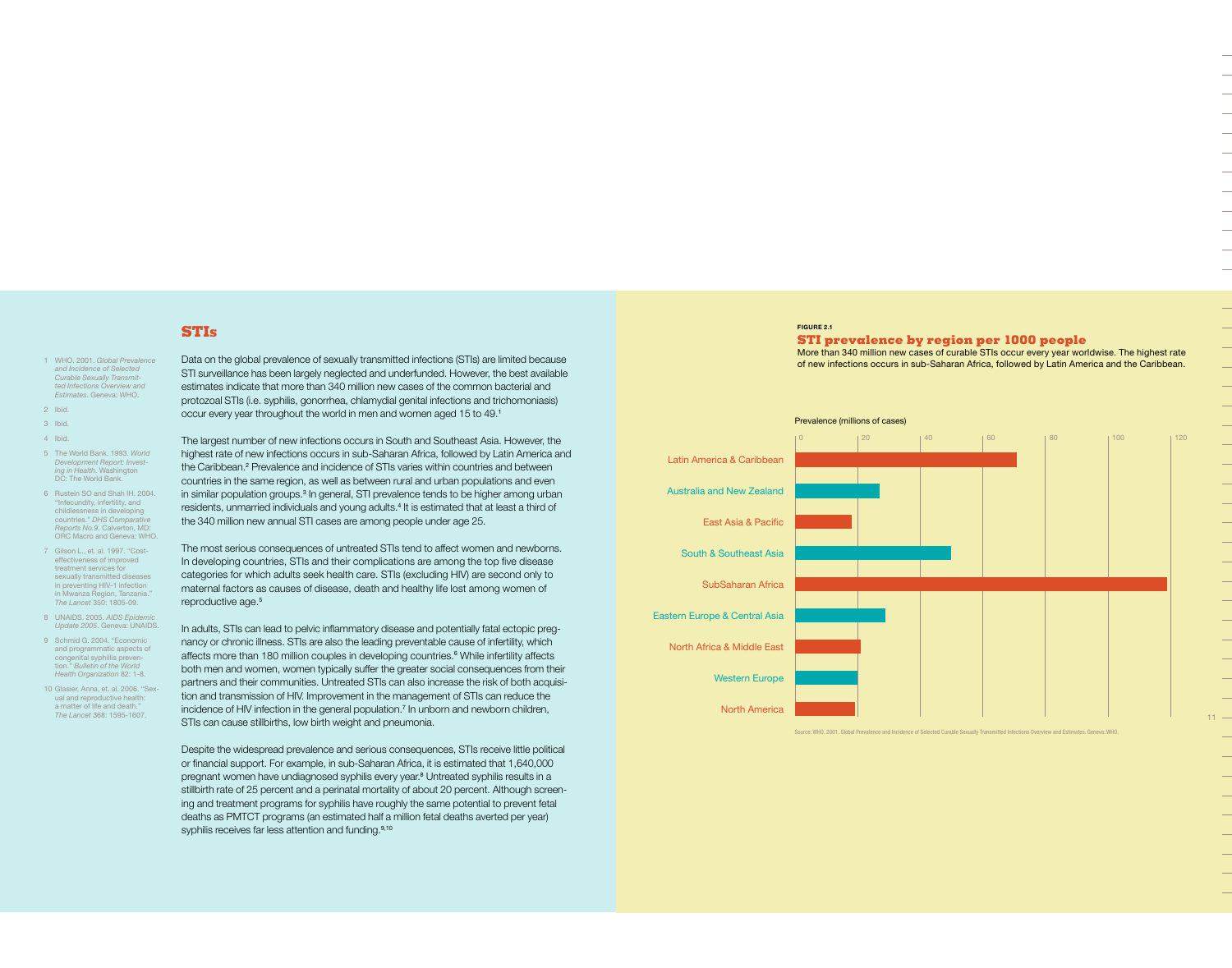

13 WHO. 2004. *Maternal Mortality Update 2004: Delivering Into Good Hands*. Geneva: WHO. 14 Ibid.

- 15 Luke, Nancy. 2005. "Investigating exchange in sexual relationships in sub-Saharan Africa using survey data." In *Sex without Consent: young people in developing countries*, edited by Shireen Jejeebhoy, Iqbal Shah and Shyam Thapa, 114. New York: Zed Books.
- 16 The Alan Guttmacher Institute (AGI). 1997. *Issues in Brief: Risks and Realities of Early Childbearing Worldwide*. Washington, DC: AGI.
- 17 WHO. 2007. *Adolescent pregnancy—Unmet needs and undone deeds: A review of the literature and programmes*. Geneva: WHO.
- 18 Ibid.
- 19 Population Council, 2007. *Transitions to Adulthood*. Available from http://www. popcouncil.org/ta/mar.html; accessed on August 23, 2007.
- 20 Dixon-Mueller, Ruth. 2007. *Sexual and Reproductive Transitions of Adolescents in Developing Countries*. Paris: IUSSP.

# **transition through adolescence.**

**Example 18 Second Weight School School School School School School School School School School School School School School School School School School School School School School School School School School School School** For biological, cultural and economic reasons, sexual and reproductive risk are higher among adolescent women. Pregnancy is the leading cause of death for young women aged 15 to 19 worldwide with complications of childbirth and unsafe abortion being the major risk factors.13 Teenage girls who are not physically mature are at greater risk of obstructed labor, pregnancy-induced hypertension and obstetric fistula *(See Box on Obstetric Fistula)*. Girls aged 15 to 19 are twice as likely to die in childbirth as those in their 20s, and girls under 15 are five times as likely to die as those in their 20s.14 In almost all countries in sub-Saharan Africa, HIV/AIDS prevalence is higher among girls aged 15 to 24 than among boys of the same age.

Many relationships between older men and younger women that involve financial or material exchange both reflect and sustain girls' vulnerabilities. Studies on informal transactional sex in sub-Saharan Africa found that between 7 and 38 percent of unmarried adolescent girls surveyed report receiving money, gifts or favors within the last year in exchange for sex.15 Providing tuition scholarships to girls and heavily subsidizing all school-related expenses—including safe transportation where needed—would go a long way toward reducing girls' vulnerability and investing in their future, and that of society as a whole.

### Death and injury rates are higher among infants born to young mothers.

Young mothers are less likely to get prenatal care, and babies born to very young mothers are more likely to be premature or underweight. The risk of dying in the first year of life is typically greater by 30 percent or more among babies whose mothers are aged 15 to19 than among those born to mothers aged 20 to 29.<sup>16</sup> In general, young mothers are less likely to have the means to safeguard the health of their infants.

The proportion of unplanned or unwanted pregnancies among adolescents varies widely within and between regions. The range of unplanned pregnancies among adolescent girls is highest in Latin America and the Caribbean, as well as in some sub-Saharan African countries where up to 50 percent of adolescent mothers reported that their pregnancies were unplanned.17 Overall, adolescent fertility rates are highest in middle and western Africa. Notably, the United States has the highest adolescent fertility rate of all developed countries, and 73 percent of 15- to19-year-olds giving birth report that their pregnancies were unplanned.<sup>18</sup>

Adolescence is a period of physical, social and emotional transitions and developments, mostly positive ones. However, lack of opportunities, knowledge and skills can complicate such transitions and have lifelong impacts. Sexual activity generally begins in late adolescence with, like other transitions, variations among regions and sexes. For girls in most developing countries, where one in seven girls marries before age 15 (excluding China),<sup>19</sup> such very early sexual initiation primarily occurs within marriage.<sup>20</sup> For boys, the relationship between age at marriage and sexual debut is not clear.

#### 1 Pande, Rohini, Anju Malhotra and Caren Grown. 2005. *Impac of Investments in Female Education on Gender Equality*. Paper prepared for presentation sion 3: Schooling, XXV IUSSP International Population Conference, Tours, France.

2 Michelo, Charles, IF Sandoy and K Fylkesnes. 2006. "Marked HIV prevalence declines in higher educated young people: Evidence from population-based surveys (1995-2003) in Zambia." *AIDS* 20(7).

3 Pande, Rohini, Anju Malhotra and Caren Grown. 2005. *Impac of Investments in Female Education on Gender Equality*. Paper prepared for presentation at Session 3: Schooling, XXV **IUSSP International Population** Conference, Tours, France.

- 4 Michelo, Charles, IF Sandoy and K Fylkesnes. 2006. "Marked HIV prevalence declines in higher educated young people: Evidence from population-based surveys (1995-2003) in Zambia." *AIDS* 20(7).
- 5 UNESCO. 2006. *Education For All Global Monitoring Report 2007*. Paris: UNESCO. 6 Ibid.

7 Ibid.

# **Education**

Education is a potentially powerful tool for elevating women's status and improving their health. Better educated women are more likely to use maternal health services, including antenatal care and skilled delivery care.<sup>1</sup> By way of factors such as consistent condom use, increased contraceptive use and a reduction in sexual partners, higher education can contribute to lower reproductive risk.<sup>2</sup> Educated women also tend to develop a better understanding of formal institutions, including those related to health care provision, which in turn encourages health-seeking behaviors.

It is not certain that education always has a protective effect on women's risk of HIV infection.<sup>3</sup> Still, a study in Zambia found that **out-of-school adolescents were more vulnera**ble to infection with HIV than those attending school, and out-of-school girls had three to four times higher HIV prevalence than out-of-school boys in both rural and urban areas.<sup>4</sup>

Despite the many social and economic incentives for achieving education for all, 77 million children, 57 percent of whom were girls, did not attend school in 2004. While nearly two-thirds of countries have achieved gender parity in primary education, only one-third of countries have achieved gender parity at the secondary level.<sup>5</sup> Sub-Saharan Africa remains home to half the world's out-of-school children, although the numbers have been falling.<sup>6</sup> The share of rural children who don't attend school is at least double that of urban children in 24 countries.

Addressing the linkages between quality education and women's health and socio-economic development has synergistic effects. These effects contribute to meaningful investments in girls and women, and are often intergenerational: A child whose mother has no education is, on average, twice as likely to be out of school as one with an educated mother.<sup>7</sup>

# Pregnancy is the leading cause of death FOR YOUNG WOMEN AGED 15 TO 19 WORLDWIDE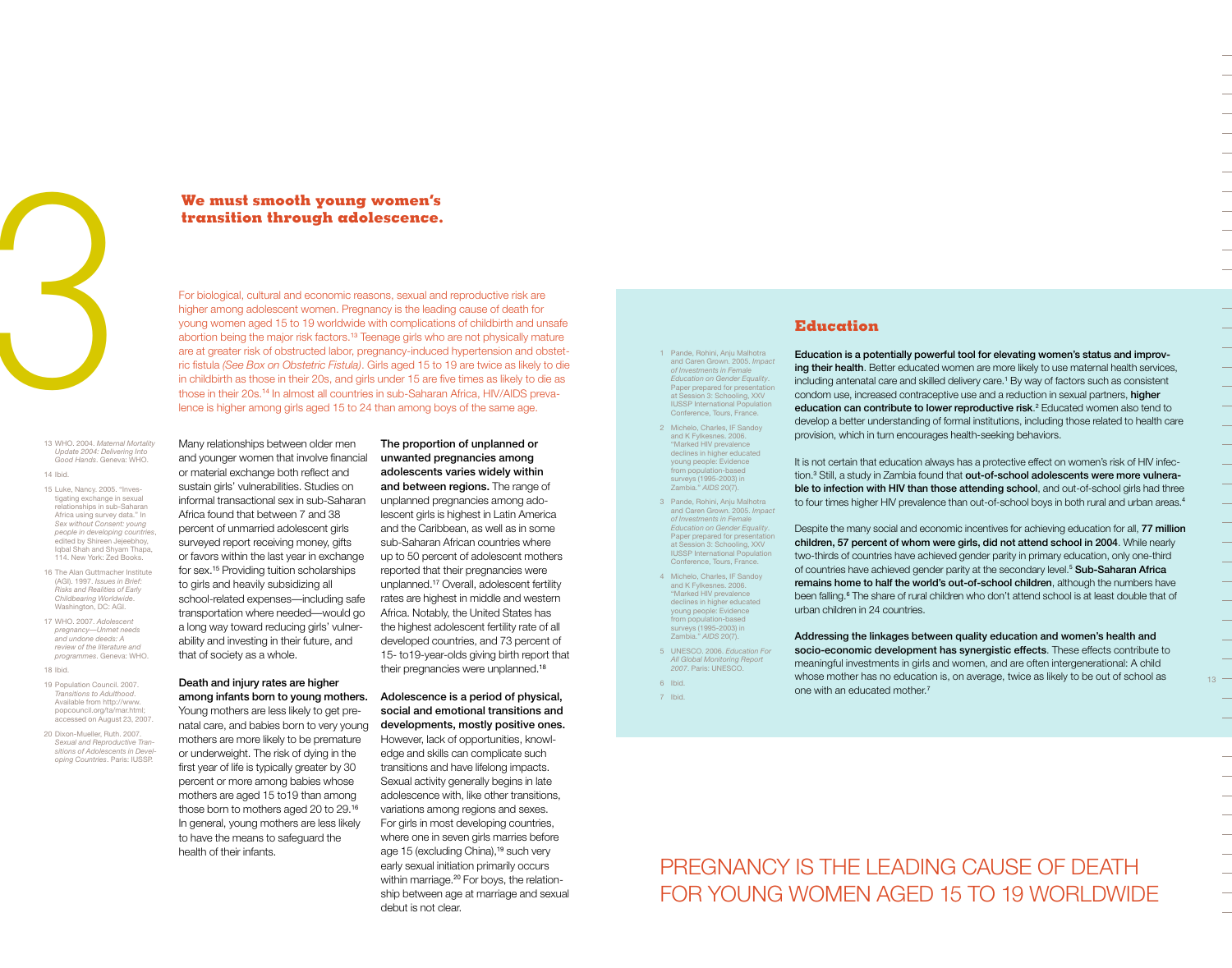# **Obstetric Fistula**

1 United Nations High Commis sion for Human Rights. "Fact Sheet No.23, Harmful Traditional Practices Affecting the Health of Women and Children. Available at http://www.unhchr. ch/html/menu6/2/fs23.htm; accessed on July 18, 2007.

- 2 United Nations Population Fund (UNFPA), Campaign to End Fistula. "Obstetric Fistula in Brief." Available at http://www. endfistula.org/fistula\_brief.htm; accessed on July 18, 2007.
- 3 Hilton, P. 2003. "Vesicovaginal fistulas in developing countries." *International Journal of Gynecology and Obstetrics* 82: 285-295.

Young and poor women, due to physical immaturity and inadequate maternal health, are also disproportionately affected by obstetric fistula, one of the most devastating maternal disabilities. Obstetric fistula is a hole in the birth canal caused by obstructed labor without access to a Caesarean section when needed, and is also associated with the prevalence of births attended by untrained traditional practitioners.<sup>1</sup> The prolonged labor usually results in stillbirth, and, if the mother survives, she is most often left incontinent. Fistulas can often be repaired with a simple and relatively inexpensive medical procedure, but most women who suffer from fistula cannot afford the \$300 cost of the procedure and are thus condemned to a life of isolation and disability.<sup>2</sup> It is estimated that 50,000 to100,000 women are affected by fistula each year, with the highest prevalence in Sudan, Ethiopia, Chad and Nigeria.<sup>3</sup>

# In developing Countries, one in seven girls marries before age 15



21 Population Council. 2007. *Transitions to Adulthood*. Available from http://www. popcouncil.org/ta/mar.html; accessed on August 23, 2007. 22 International Planned Parenthood Foundation (IPPF) and the UNFPA. 2006. *Ending Child Marriage: A guide for Global Policy Action*. IPPF and UNFPA: London. 23 Mathur S., M. Greene and A.

Malhotra. 2003. *Too Young to Wed: The Lives, Rights and Health of Young Married Girls*. International Center for Research on Women (ICRW): Washington, D.C.

24 Bott, Sarah and Shireen Jejeebhoy. 2005. "Non-consensual sexual experiences of young people in developing countries: an overview." In *Sex without Consent: young people in developing countries*, edited by Shireen Jejeebhoy, Iqbal Shah and Shyam Thapa, 3-45. New York: Zed Books.

25 Clark, Shelly. 2004. "Early marriage and HIV risks in sub-Saharan Africa." *Studies in Family Planning* 35(3): 149-160.

26 ICRW. 2007. *New Insights on Preventing Child Marriage: A Global Analysis of Factors and Programs*. Washington, DC: ICRW.

27 Jensen R. and R. Thornton. 2003. "Early female marriage in the developing world." *Gender and Development* 11(2): 9-19.

28 ICRW. 2007. *New Insights on Preventing Child Marriage: A Global Analysis of Factors and Programs*. Washington, DC: ICRW.

29 WHO. 2007. *Adolescent pregnancy—Unmet needs and undone deeds: A review of the literature and programmes*. Geneva: WHO.

30 Ronsmans, Carine, and Wendy J Graham. 2006. "Maternal mortality: Who, when, where and why." *The Lancet* 368: 1189-1199. 31 WHO. 2007. *Adolescent pregnancy—Unmet needs and undone deeds: A review of the literature and programmes*. Geneva: WHO. 32 Garcia-Moreno, Claudia, et

al. 2005. *WHO Multi-country Study on Women's Health and Domestic Violence against Women: initial results on prevalence, health outcomes and women's responses*. Geneva: WHO.

In the next 10 years, 100 million young women will marry before they turn 18.<sup>21</sup> The rate of marriage among

girls younger than age 18 is greater than 40 percent in South Asia and Africa, and it exceeds 60 percent in parts of East and West Africa.<sup>22</sup> There is a strong association between early marriage and early childbirth. Married young girls are often pressured to prove their fertility upon marriage and may suffer the health consequences of earlier, riskier births.<sup>23</sup> Very young and first-time mothers disproportionately suffer from prolonged and obstructed labor, which can result in obstetric fistula. They may also be at a higher risk of contracting HIV than their unmarried, sexually active counterparts.<sup>24</sup> Studies in Kenya and Zambia report that HIV infection rates among married girls are 48 to 65 percent higher than among sexually active unmarried girls.<sup>25</sup>

Early marriage can mark the end of investments in the education and development of girls, contributing to persistent poverty among women,26 and young married girls are more likely to experience domestic violence and sexual abuse.<sup>27</sup> Among girls surveyed in India, those who married before age 18 reported twice the number of experiences of physical violence and three times as many sexually violent experiences as girls who married at later ages.28 Unmarried young girls are also at high risk of coercive sex. A study in South Africa found that 30 percent of pregnant adolescent girls reported forced sexual initiation, in most cases by their boyfriends.<sup>29</sup>

Intimate partner violence is the second leading cause of death in pregnancy (India). In Matlab, Bangladesh, pregnant adolescent girls were at three times' higher risk of death from violence than non-pregnant girls.<sup>30</sup> A study on teenage pregnancy in North America found that more than a third of pregnant adolescents were coerced into sex or raped.<sup>31</sup>

Much of the sexual violence around the world occurs in the context of intimate relationships. In some countries, up to 52 percent of women report having been physically abused by an intimate partner at some point in their lives.<sup>32</sup> A recent study of 10 countries found that women in abusive relationships were much more likely to report that their partner refused to use a condom and that they knew their partner had multiple other sexual partners.<sup>33</sup>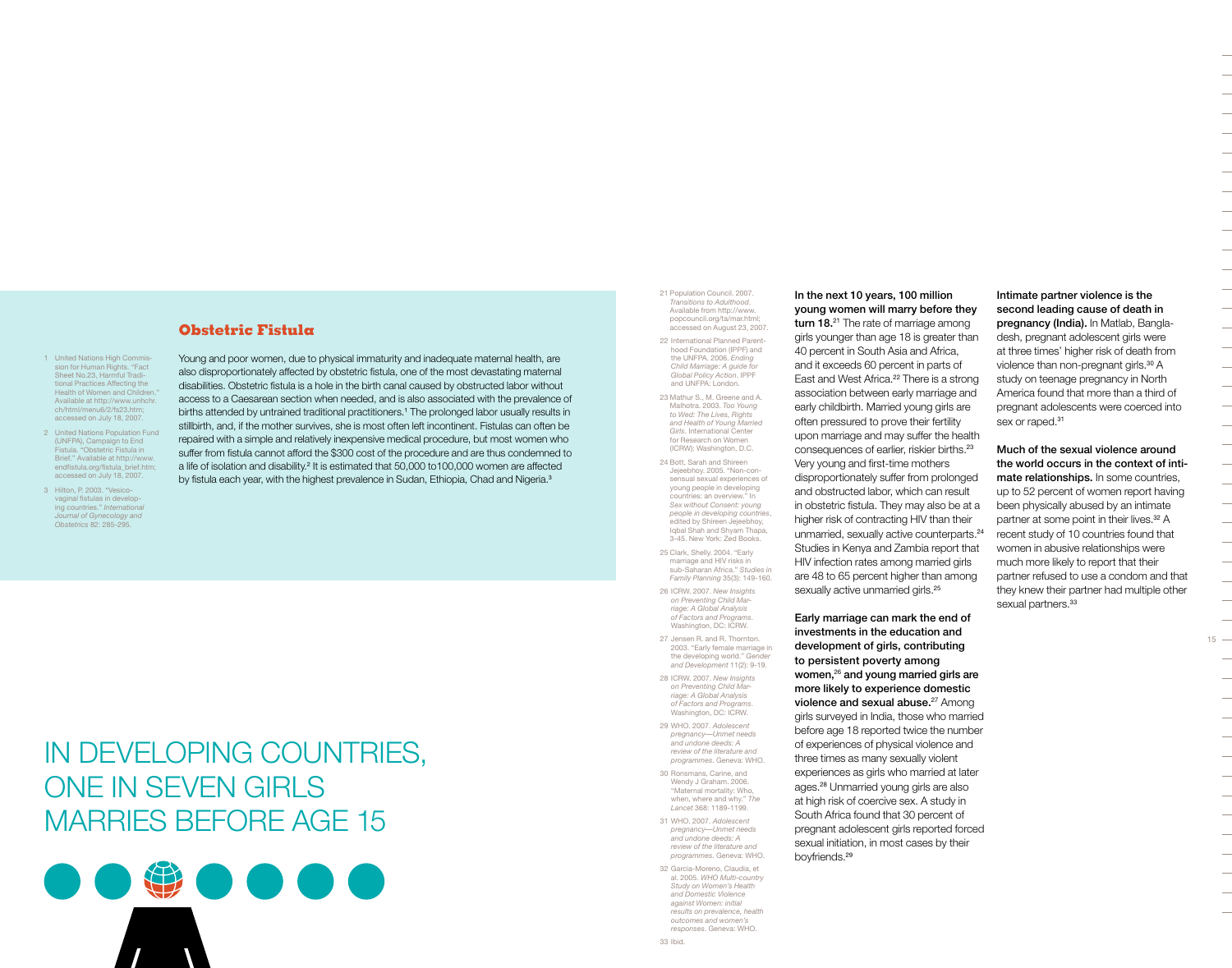

# 34 WHO. 2005. *World Health*

*Report 2005*. Geneva: WHO. 35 Antenatal care is care for and

- during pregnancy, provided by skilled health personnel. The WHO recommends a minimum of four antenatal visits at specific times for all pregnant women.
- 36 WHO and UNICEF. 2003. *Antenatal Care in Developing Countries: Promises, achievements and missed opportunities*. Geneva: WHO.

37 Ibid.

- 38 Garcia-Moreno, Claudia, et al. 2005. *WHO Multi-country Study on Women's Health and Domestic Violence against Women: initial results on prevalence, health outcomes and women's responses*. Geneva: WHO.
- 39 Gay J, Hardee K, Judice N, et al. 2003. *What works: a policy and program guide to the evidence on family planning, safe motherhood, and STI/HIV/AIDS interventions: safe motherhood module 1*. Washington, DC: Policy Project.

40 WHO and UNICEF. 2003. *Antenatal Care in Developing Countries: Promises, achievements and missed opportunities*. Geneva: WHO.

41 Ibid.

42 Fort, Alfredo L., Monica T. Kothari, and Noureddine Abderrahim. 2006. *Postpartum Care: Levels and Determinants in Developing Countries*. Calverton, Maryland, USA: Macro International Inc.

# **Having a safe pregnancy must be a right, not a privilege.**

Pregnancy and childbirth and their consequences remain the leading causes of death and disability among women of reproductive age in developing countries today.34 Millions of women around the world do not have the means to either prevent unwanted pregnancies, or to prevent complications and disease in pregnancy.

### The global increase in antenatal care<sup>35</sup> coverage saves newborns'

**lives.** Coverage is greater than or equal to 90 percent in 20 developing countries, although coverage rates alone do not indicate the quality of care women receive.36 The majority of these countries are in the Caribbean or South America. Still, antenatal care coverage remains notably low in Africa and parts of Asia.

# Money and location determine

babies' chances of survival. Across regions, the use of antenatal care is significantly influenced by wealth, and there are vast disparities in access to antenatal care between rural and urban areas. Women in urban areas are, on average, twice as likely as those in rural areas to receive four antenatal visits, but in general, these disparities are greatest in areas where use of antenatal care is low overall 37

### Women's status is a strong determinant of access to services. For example, a WHO survey found that in some settings women in abusive relationships were significantly less likely to have received antenatal care.<sup>38</sup>

# Antenatal care is a core component of maternal and child health care. In many developing countries, these services receive the largest share of

budgetary allocations among reproductive health services.<sup>39</sup> However, there are conflicting notions of what the content of

care should be and the degree to which antenatal care improves health outcomes for women. A trend analysis of antenatal care coverage found that in many countries, blood and urine testing need to be increased to diagnose conditions such as preeclampsia, severe anemia and sexually transmitted infections (STIs).<sup>40</sup>

### Antenatal care coverage can be used as a measure of women's exposure

to the health system. Women who receive at least four antenatal care visits are about 3.3 times more likely to deliver in a medical facility than other women.<sup>41</sup> Women who receive antenatal care are also most often associated with receiving postpartum care.<sup>42</sup> However the relationship between antenatal care and skilled attendance at delivery is weakest in sub-Saharan Africa, where maternal mortality is highest.<sup>43</sup>

Aside from serving as an entry point to the health system in general, antenatal care can be a key entry point for family planning, nutrition and TB services, and prevention and care for HIV and other sexually transmitted infections (STIs). A study in Rakai, Uganda, found that pregnant women are twice as likely to become infected with HIV than non-pregnant or lactating women, indicating a critical need for HIV-prevention services as well as testing, care and PMTCT services *(See PMTCT Box)*. 44 Due to its generally wide coverage, antenatal care has an enormous potential 43 WHO and UNICEF. 2003. *Antenatal Care in Developing Countries: Promises, achievements and missed opportunities*. Geneva: WHO. 44 Gray, Ron H, Li X, Kigozi G, et al. 2005. "Increased risk of incident HIV during pregnancy in Rakai, Uganda: A prospective study." *The Lancet* 366: 1182-1188.

45 Ronsmans, Carine and Wendy J Graham. 2006. "Maternal mortality: Who, when, where and why." The Lancet 368: 1189-1199.

46 WHO. 2005. World Health Report 2005. Geneva: WHO. to expand access to a wide range of interventions.45 For example, it is critically important for introducing preventative treatment and bednets for malaria. Every year, roughly 50 million women living in malaria-endemic countries become pregnant, and 10,000 of them and 200,000 of their infants die as a result.<sup>46</sup> Antenatal care and provision of the information about reproductive risk factors and how to deal with them can also play an important role in engaging men in reproductive health issues. When and where possible, encouraging joint decision-making among couples can improve health outcomes for both partners overall.

### **Figure 4.1**

**Antenatal Care Visits: Rates Among Poor and Rich** 

Antenatal care is a core component of maternal and child health care. However, across regions and countires, there are vast disparities in use of antenatal care between rich and poor.



tion, Population Conditions among Poor and Better-Off in 45 Countries. Accessed online at http://www1.worldbank.org/prem/poverty/health/ data/statusind.htm on August 28, 2007.

(4 countries)

**North Africa**  (3 countries) **Caribbean**  (9 countries)

(22 countries)

(3 countries) **Central Asia**  (4 countries)

 $17 -$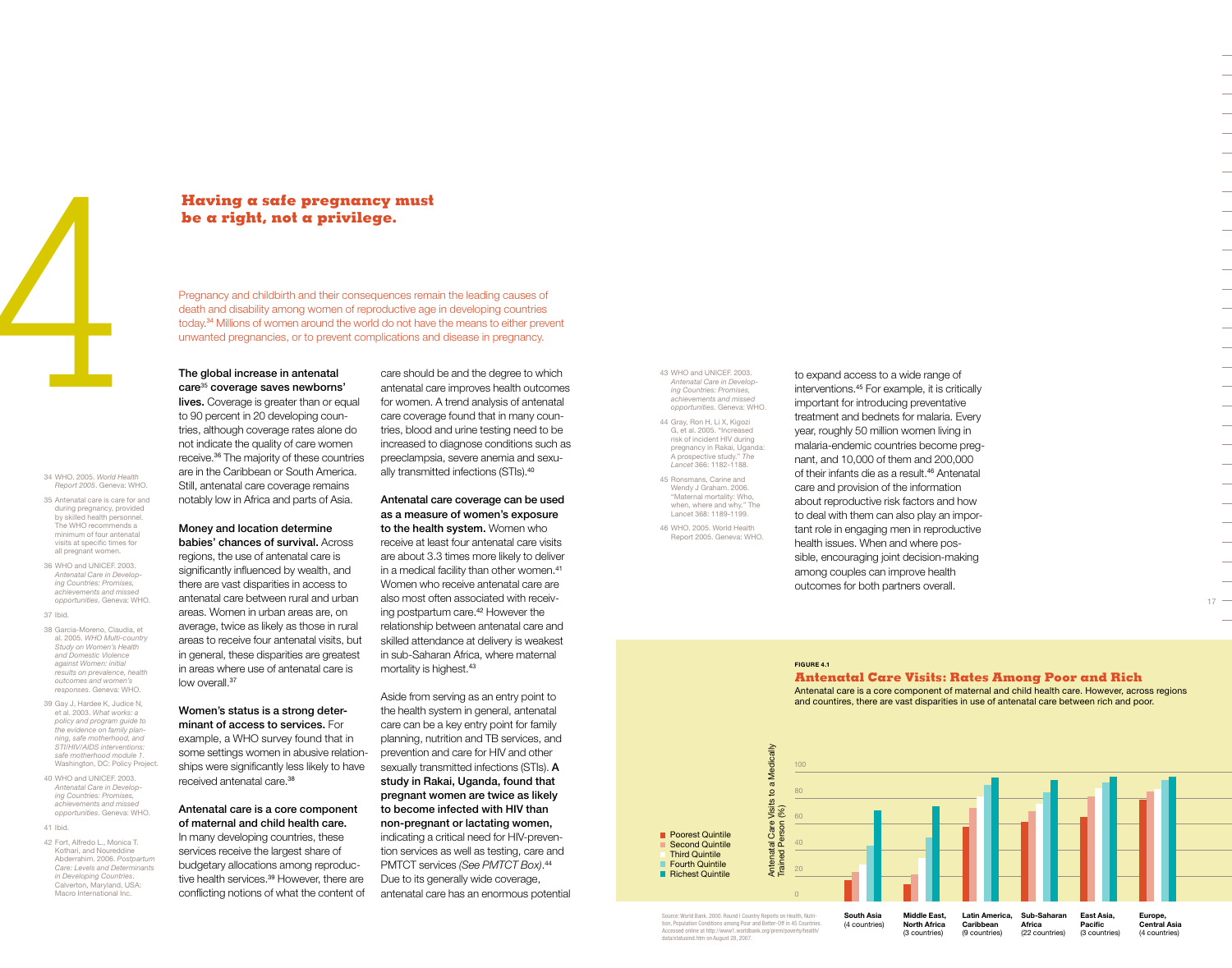# **Preventing Mother-to-Child Transmission of HIV**

- 1 UNAIDS. *December 2006 AIDS Epidemic Update*. Geneva: UNAIDS.
- 2 The Glion Call to Action on Family Planning and HIV/AIDS in Women and Children. Geneva: 3-5 May 2004.
- 3 Sweat M., et al. 2004. "Cost effectiveness of nevirapine to prevent mother-to-child HIV transmission in eight African countries." *AIDS* 18:1661–71.
- 4 Maiques-Montesinos V, et al. 1999. "Post-cesarean section morbidity in HIVpositive women." *Acta Obstet Gynecol Scand* 78: 789–92.
- 5 Bjorklund K, Mutyaba T, Nabunya E and Mirembe F. 2005. "Incidence of postcesarean infections in relation to HIV status in a setting with limited resources." *Acta Obstet Gynecol Scand* 84: 927–28.
- 6 Ronsmans, Carine and Wendy J Graham. 2006. "Maternal mortality: Who, when, where and why." *The Lancet* 368: 1189-1199.
- 7 Gray, Ron H, Li X, Kigozi G, et al. 2005. "Increased risk of incident HIV during pregnancy in Rakai, Uganda: A prospective study." *The Lancet* 366: 1182-1188.
- 8 WHO. 2005. *World Health Report 2005*. Geneva: WHO.
- 9 USAID. 2004. *Coverage of selected services for HIV/AIDS prevention, care and support in low and middle income countries in 2003*. Washington DC: The Policy Project.
- 10 WHO and UNICEF. 2003. *Antenatal Care in Developing Countries: Promises, achievements and missed opportunities*. Geneva: WHO.
- 11 Iliff PJ, Piwoz EG, Tavengwa NV, et al. 2005. "Early exclusive breastfeeding reduces the risk of postnatal HIV-1 transmission and increases HIV-free survival." *AIDS* 19: 699–708.
- 12 Holmes, Wendy. 2005. "Seeking rational policy settings for PMTCT." *The Lancet* 366: 1835–36.

In 2006, an estimated 530,000 children were newly infected with HIV, contributing to an estimated 2.3 million children living with HIV worldwide.<sup>1</sup> The majority of these infections occurred in sub-Saharan Africa and were acquired from mothers during pregnancy, labor, delivery or breast-feeding.

To prevent HIV infection in infants, United Nations agencies recommend a four-pronged approach<sup>2</sup> that includes:

- 1 preventing primary HIV infection in women;
- 2 preventing unintended pregnancy among women with HIV infection;
- 3 preventing transmission of HIV from infected pregnant women to their infants; and 4 providing care, treatment and support to HIV-infected women.

Prevention of primary HIV infection in the general population is the foremost strategy for preventing mother-to-child transmission. Recent research shows that lowering HIV infection rates among sexually active adults by 1 to 5 percent can, in fact, achieve the same reduction in infant HIV infections as interventions administering Nevirapine to infants.<sup>3</sup>

All women, including HIV-positive women, should be enabled to reach their desired fertility and avoid unintended pregnancy. Emerging research on the relationship between pregnancy and HIV suggests that pregnancy can pose risks to HIV-positive women. HIV infection in pregnancy increases the risk of obstetric complications,<sup>45</sup> and HIV-related illnesses such as anemia and tuberculosis might be aggravated by pregnancy.<sup>6</sup> Pregnancy may also place women at a higher risk of contracting HIV; a study in Uganda found that women's susceptibility to HIV acquisition doubled during pregnancy.<sup>7</sup>

In addition to preventing primary HIV infections and avoiding unintended pregnancies, reducing HIV infection in children depends upon secondary prevention. This includes identifying HIV-positive pregnant women and providing them with antiretroviral (ARV) prophylaxis and guidance on infant feeding. Worldwide, an estimated 2.2 million women living with HIV/AIDS give birth each year.<sup>8</sup> However, PMTCT programs only reach an estimated 5 percent of the HIV-positive population.<sup>9</sup>

Reducing HIV infection in children demands a range of PMTCT strategies, with antenatal care remaining a critical, yet underexploited entry point for a continuum of services for HIV-positive mothers.<sup>10</sup>

Given that most women are unaware of their HIV status, the range of strategies to address PMTCT should account for the known influences of viral load; such strategies include prevention and control of STIs and malaria, exclusive breast-feeding and strengthened family planning programs.11 These services reduce the risk of PMTCT, as well as promote health among all pregnant women and their children, and should exist alongside scaled-up VCT and drug treatment.<sup>12</sup>

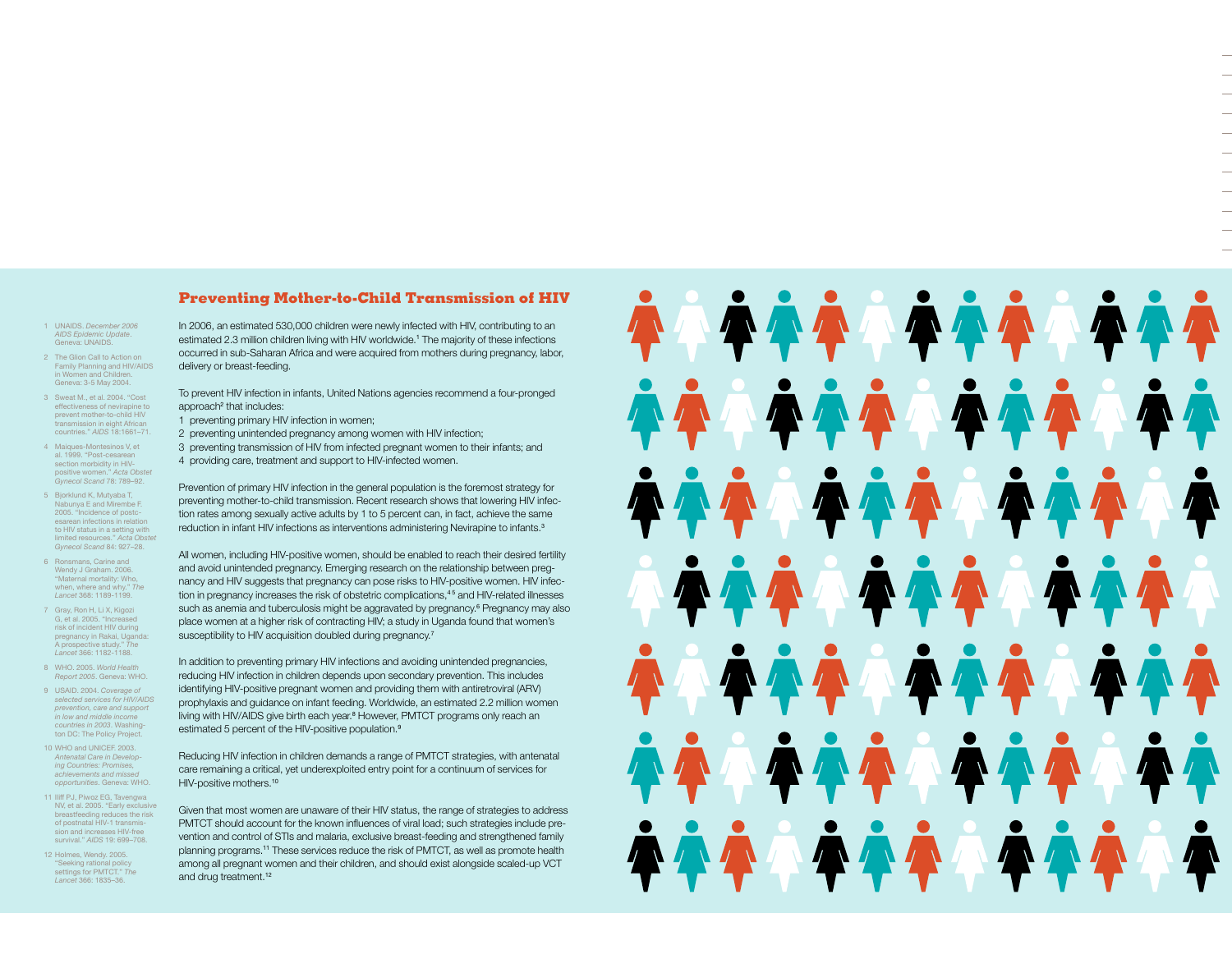

# **Planned pregnancies lead to healthy mothers and families.**

A recent study found that outside of sub-Saharan Africa, rural, poor and uneducated women are at increased risk of unplanned pregnancies.<sup>50</sup> However, no single pattern of risk of unmet need could be ascribed to sub-Saharan Africa. For example, unmet need is highest among wealthier, educated urban women in the Central African Republic, and in Rwanda, the need is roughly equitable across differentials.<sup>51</sup> As such, programs need to identify and focus on populations with the greatest need in each particular country.

An inadequate supply of methods and services is the most common barrier to contraceptive use by mar**ried women.**<sup>52</sup> If women are to be able to have the number of children they choose, shortfalls in services and supplies must be addressed. Ensuring that women and men can access the contraceptive method that best suits their particular circumstances and fertility preferences contributes to increased contraceptive use, continuation and safety for the user. For example, in sub-Saharan Africa, unmet need for spacing is close to twice the unmet need for limiting of births. Patterns of method preference (by region, gender, place of residence, etc.) need to inform programmatic and budgetary decisions, including those related to the range and mix of contraceptive supplies. The contraceptive method mix should thus be tailored to various settings.<sup>53</sup>

Family Planning is an urgent global priority. Women and men are entitled to determine the number, timing and spacing of their children, with access to the appropriate contraceptive methods and health information and services, as affirmed at the International Conference on Population and Development (ICPD). Still, more than 120 million women say they would prefer to avoid a pregnancy, but are not using any form of contraception.<sup>48</sup> In recognition of the widespread benefits of assuring that pregnancies are voluntary and intentional, unmet need for family planning is under consideration for inclusion in the MDG monitoring framework.<sup>49</sup>

47 Ronsmans, Carine and Wendy J Graham. 2006. "Maternal mortality: Who, when, where and why." *The Lancet* 368: 1189-1199.

- 48 Ross, John and William Winfrey. 2002. "Unmet Need for Contraception in the Developing World and the Former Soviet Union: An Updated Estimate." *International Family Planning Perspectives* 28(3): 138-143.
- 49 UNESCAP. 2007. *Statistical Newsletter, 29 June 2007*. Available from http://www. unescap.org/STAT/nl/ nl\_June2007.asp#New\_tar gets\_MDGs; accessed on eptember 4, 2007.
- 50 Sedgh G, et al. 2007. "Women with an Unmet Need for Contraception in Developing Countries and Their Reasons for Not Using a Method." *Occasional Report* No. 37. New York: Guttmacher Institute.
- 51 Ibid. 52 Ibid.
- 53 Ross, John and William Winfrey.
- 2002. "Unmet Need for Contraception in the Developing World and the Former Soviet Union: An Updated Estimate." *International Family Planning Perspectives* 28(3): 138-143.
- 54 WHO. 2005. *World Health Report 2005*. Geneva: WHO.
- 55 Conde-Agudelo A and Belizan JM. 2000. "Maternal morbidity and mortality associated with interpregnancy interval: cross sectional study." *British Medi-cal Journal* 321: 1255-59.
- 56 Ronsmans C and Campbell O. 1998. "Short birth intervals don't kill women: evidence from Matlab, Bangladesh." *Studies in Family Planning* 29: 282-90.

### Meeting the demands for family planning can prevent many, if not most, deaths from unsafe abor-

tion. It is estimated that up to 100,000 maternal deaths could be avoided each year if unintended pregnancies were prevented.<sup>54</sup> Although the relationship between birth intervals and maternal health outcomes is in dispute.<sup>55 56</sup> it is generally accepted that planned pregnancies improve child health.<sup>57</sup> When a pregnant woman has not fully recovered from a previous birth, the new baby is more likely to die in infancy or contract infectious diseases during childhood.<sup>58</sup>

57 Conde-Agudelo A, et al. 2006. "Birth spacing and risk of adverse perinatal outcomes: a meta-analysis." *Journal of the American Medical Association* 295: 1809-23.

58 Rustein, Shea O. 2005. "Effects of Preceding Birth Intervals on Neonatal, Infant and Under-Five Years Mortality and Nutritional Status in Developing Countries: Evidence from the Demographic and Health Surveys." *International Journal of Gynecology and Obstetrics* 89, Suppl 1:s7-s24.

# UP TO 100,000 MATERNAL DEATHS could be avoided each year if unintended pregnancies were **PREVENTED**

 $21 -$ 

**Figure 5.1**

### **Use of Modern Contraception: Rates among Poor and Rich**

More than 120 million women say they would prefer to avoid a pregnancy, but are not using any form of contraception. Across regions and countires, use of modern contraceptives is lowest among the poor.



on Health, Nutrition, Population Conditions among Poor and Better-Off in 45 Countries. Accessed at http://www1.worldbank.org/prem/poverty/health/ data/statusind.htm on August 28, 2007.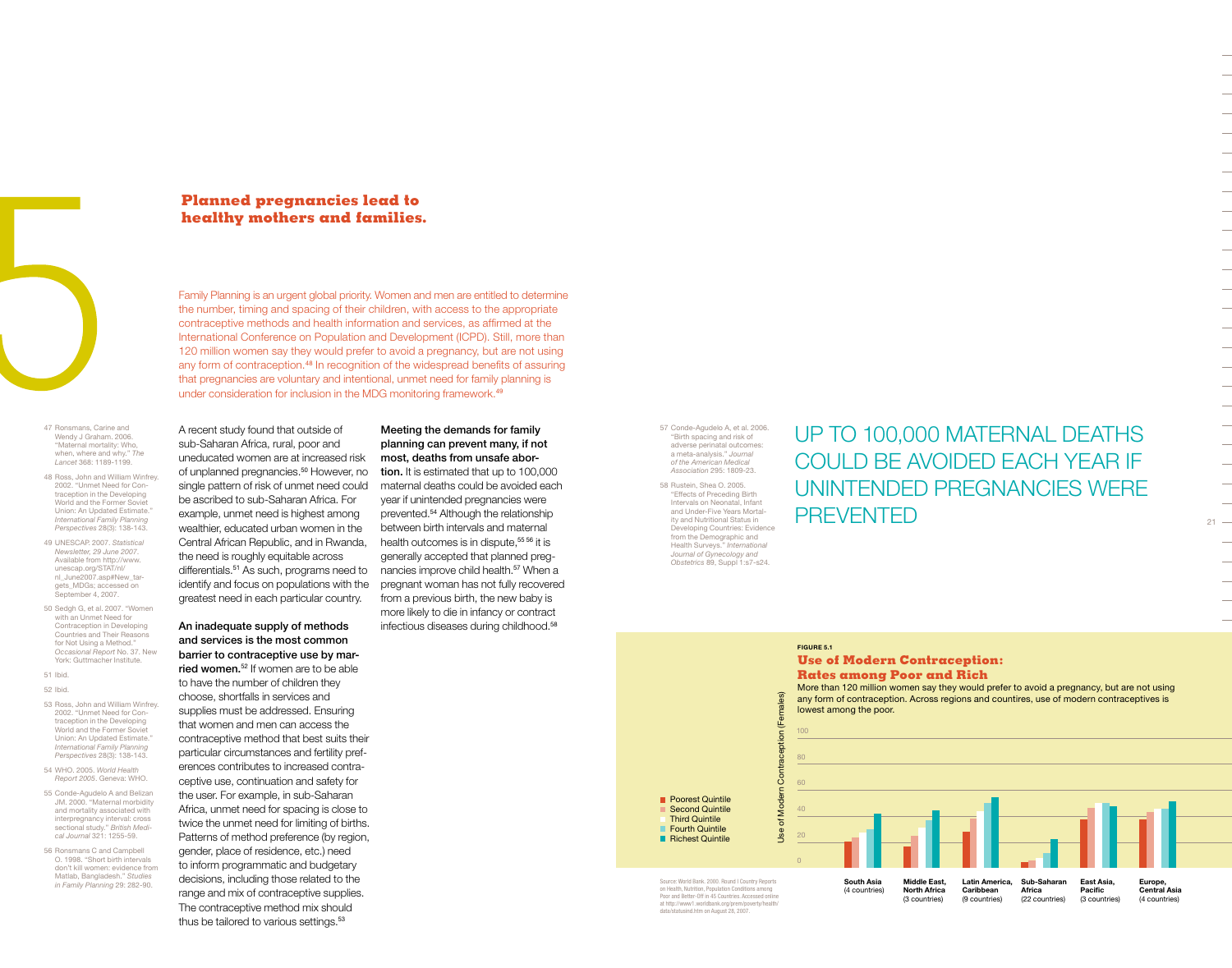#### **Figure 6.1**

100 80

 $(96)$ 

#### **Deliveries Attended by a Medically Trained Person: Rates Among Poor and Rich**

Skilled attendance at childbirth remarkably reduces maternal mortality. Yet, across regions and countries, the poorest women have the least access to skilled care at birth.



**the difference between life and death.**

**Skilled attendance at childbirth can make the difference between life and death.**<br>
For many women, giving birth entails risking their own lives. Between 11 and percent of maternal deaths occur during childbirth itself, an For many women, giving birth entails risking their own lives. Between 11 and 17 percent of maternal deaths occur during childbirth itself, and between 50 and 71 percent in the postpartum period.<sup>59</sup> The safety of births is largely dependent upon the presence of skilled attendants. The determination of who is counted as a skilled attendant has changed over time. Reporting, while improving, is not always consistent.<sup>60</sup> According to the official WHO definition, the term refers to an accredited health professional (doctor, nurse or midwife) who has been educated and trained to proficiency in the skills needed to manage uncomplicated pregnancies, childbirth and the immediate postnatal period, and in the identification, management and referral of complications in women and newborns.<sup>61 62</sup> Skilled attendants can provide emergency obstetric first aid and facilitate prompt referral to emergency obstetric care services.

> As with most reproductive health indicators, country-level data masks disparities in access to care.<sup>64</sup> In most countries and regions, delivery with the help of a skilled birth attendant is closely linked to wealth, with a few noteworthy countries, such as Sri Lanka, in which it is equitable across income groups.<sup>65</sup> Researchers have recently classified areas with low rates of skilled care into two categories: areas of "marginal exclusion" where only the poorest lack access, versus areas of "massive deprivation" where only the very rich receive care.<sup>66</sup> Where only the poorest lack access, use of services is inhibited by poor quality of care, cost, cultural barriers or lack of women's autonomy

to seek professional care.

Where only the very rich receive care, barriers to service are due to delivery and the sheer absence of staff, facilities and reproductive health supplies. Progress in these locations will depend upon advancements in the training, adequate distribution and retention of health workers. The WHO estimates that to extend coverage of maternal and newborn care in the next 10 years, 75 countries need at least 334,000 additional midwives

Skilled attendance at birth remains drastically low in sub-Saharan Africa and southern Asia. Ethiopia has the lowest skilled birth attendance in the world, followed by Bangladesh and Afghanistan. Skilled attendance is also notably low in Haiti but generally high in

Overall progress in increasing skilled attendance has been inhibited by failure to make advancements in rural areas, namely in sub-Saharan Africa and South and Southeast Asia. In the early 1990s, it was estimated that one in four women in developing countries gave birth alone or with only a relative or neighbor to assist; fifteen years later, this figure is still the same.<sup>63</sup> In cases where women do receive skilled care at birth, their health may still be jeopardized by having not received the quality of care that they need or the full range of care from pregnancy to the end of the

the rest of the Caribbean.

postpartum period.

59 WHO. 2005. World Health Report 2005. Geneva: WHO.

- 60 Abou Zahr C and Wardlaw T. 2001. "Maternal Mortality at the end of a decade: signs of progress?" *Bulletin of the World Health Organization* 79(6). WHO: Geneva.
- 61 Traditional birth attendants (TBAs) are excluded because the strict definition of TBA refers only to traditional, non-formally trained and community-based providers of care during pregnancy, childbirth and the postnatal period.
- 62 WHO. 2007. Skilled attendant at birth—2007 updates. Available at http://www.who. int/reproductive-health/global\_ monitoring/skilled\_attendant. html#definitions; accessed on August 27, 2007.
- 63 Koblinsky, Marge, et al. 2006. "Going to scale with professional skilled care. *The Lancet* 368: 1377-1386.
- 64 Abou Zahr C and Wardlaw T. 2001. "Maternal Mortality at the end of a decade: signs of progress?" *Bulletin of the World Health Organization* 79(6). WHO: Geneva.
- 65 Koblinsky, Marge, et al. 2006. "Going to scale with professional skilled care." *The Lancet* 368: 1377-1386.

66 Ibid.

#### Medically Trained Person (%) Attended by a<br>Trained Person ( Deliveries Attended by a  $60$ **Poorest Quintile** Second Quintile 40 Third Quintile Fourth Quintile Deliv<br>Medi 20 Richest Quintile 0 Source: World Bank. 2000. Round I Country Reports **South Asia Middle East, Sub-Saharan Latin America,**  on Health, Nutrition, Population Conditions among (4 countries)

Poor and Better-Off in 45 Countries. Accessed only at httpa://www1.worldbank.org/prem/poverty/health/ data/statusind.htm on August 28, 2007.

**North Africa**  (3 countries)

**Caribbean**  (9 countries) **Africa**  (22 countries) **Europe, Central Asia**  (4 countries)

 $23 -$ 

 $\overline{\phantom{0}}$ 

 $\overline{\phantom{0}}$ 

67 WHO. 2005. *World Health Report 2005*. Geneva: WHO.

*Reducing Maternal Mortality: Learning from Bolivia, China, Egypt, Honduras, Indonesia, Jamaica and Zimbabwe*. Washington DC: The World Bank.

T. 2001. "Maternal Mortality at the end of a decade: signs of progress?" *Bulletin of the World Health Organiza-*

71 WHO study group on female genital mutilation and obstetric outcome. "Female genital mutilation and obstetric outcome: WHO collaborative prospective study in six African countries." *The Lancet* 367: 1835–41.

(or equivalent attendants), as well as additional training for 140,000 existing professionals providing first-level care and of 27,000 doctors who are not currently qualified to provide back-up care.67 Countries that have successfully reduced maternal mortality (including Zimbabwe, Egypt, Honduras and Jamaica), have included a strong focus on training, recruiting and supporting skilled attendants.<sup>68</sup> Given the current resource shortages, strategic distribution of personnel is key to addressing skilled birth coverage in the short term.

Skilled attendance provides a snapshot of delivery care by indicating whether childbirth is attended by a trained health professional, but it does not reveal whether or not women have access to emergency obstetric care.<sup>69</sup> For example, cesarean rates among women in urban areas are roughly three times higher than among women in rural areas. More monitoring and research is needed to determine the unmet obstetric need, particularly in countries with high rates of maternal mortality and large disparities between rural and urban areas.70 Moreover,

access to emergency obstetric care is of particular importance to women who have undergone female genital mutilation/cutting (FGM).

**East Asia, Pacific**  (3 countries)

The effects of female genital mutilation/cutting (FGM) are extreme during childbirth and often deadly for both the mother and child.<sup>71</sup> FGM is the surgical removal of parts or all of the female genital organs and is traditionally practiced in 28 countries, mostly in Africa. It is estimated that more than 100 million girls and women are currently affected, with 3 million additional cases every year. Deliveries to women who have undergone FGM are significantly more likely to be complicated by caesarean section, postpartum hemorrhage and prolonged hospitalization. The severity of complications has been shown to increase according to the extent of the FGM. Furthermore, the infant death rate is 15 to 55 percent higher among those born to mothers who have FGM, depending upon its extent.<sup>72</sup>

# 68 Koblinksy, Marjorie A., ed. 2003.

69 Abou Zahr C and Wardlaw

*tion* 79(6). WHO: Geneva. 70 Guttmacher Institute. 2006. "Rates of Cesarean Delivery in Developing Countries Suggest Unequal Access."

*International Family Planning Perspectives* 32(2): 105.

72 Ibid.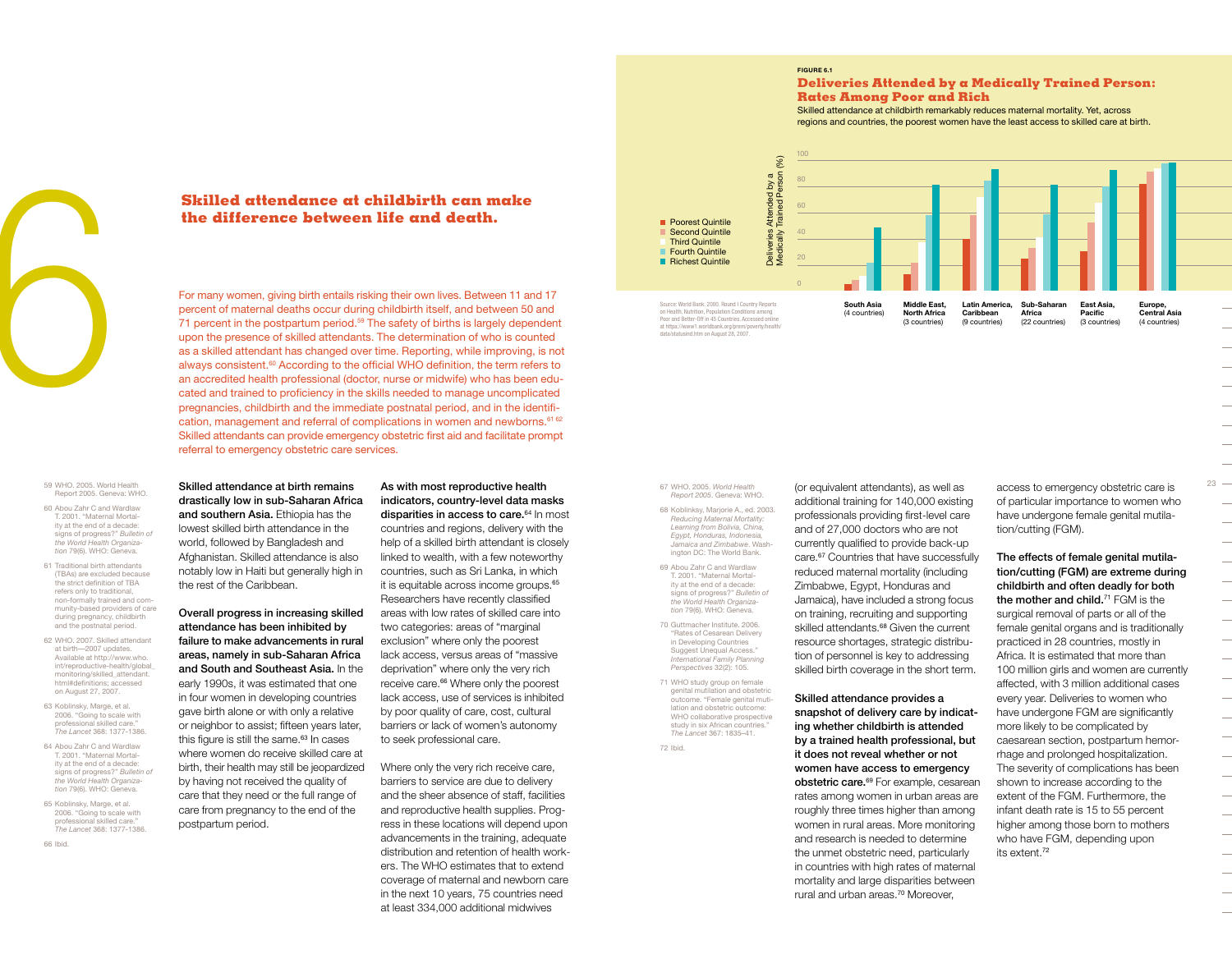

# **The consequences of unsafe abortion echo for generations.**

Make abortion safe, legal and accessible. Women's lives are saved when abortion is legal. Unsafe abortion is preventable. Yet, it is estimated that 68,000 women seeking to terminate pregnancies—die from unsafe abortion every year, and millions more suffer complications. Of the estimated 210 million pregnancies that occur every year, about 46 million end in induced abortion; more than 18 million of these abortions are performed under unsafe circumstances every year.73

73 WHO. 2005. *World Health Report 2005*. Geneva: WHO.

74 WHO. 2004. *Unsafe abortion: global and regional estimates of the incidence of unsafe abortion and associated mortality in 2000*. 4th edition. Geneva: WHO.

### 75 Ibid.

- 76 Vlassof M, et al. 2004. *Assessing costs and benefits of sexual and reproductive health interventions*. New York: Guttmacher Institute.
- 77 WHO. 2004. *Unsafe abortion: global and regional estimates of the incidence of unsafe abortion and associated mortality in 2000*. 4th edition. Geneva: WHO.

78 Ibid.

- 79 Grimes, David A., et al. 2006. "Unsafe abortion: the preventable pandemic." *The Lancet* 368: 1908-1919.
- 80 WHO, 2003. Available from http://www.euro.who.int/eprise/ main/WHO/Progs/CHHROM/ sum/20060212\_2; Accessed on September 14, 2007.
- 81 Grimes, David A., et al. 2006. "Unsafe abortion: the preventable pandemic." *The Lancet* 368: 1908-1919.
- 82 Bongaarts J and Westoff CF. 2000. "The potential role of contraception in reducing abortion." *Studies in Family Planning* 31(3): 193-202.
- 83 Marston C and Cleland J. 2003. "Relationships Between Contraception and Abortion: A Review of the Evidence." *International Family Planning Perspectives* 29: 6-13.

Causes of death from unsafe abortion include severe bleeding, internal infection, tearing of the uterus and blood poisoning. The WHO estimates that 2 percent of women of reproductive age are infertile as a result of unsafe abortion, and 5 percent have chronic infections. Unsafe abortion also increases the risk of ectopic pregnancy, premature delivery and spontaneous abortion in future pregnancies.<sup>74</sup>

#### The risk of unsafe abortion is highest in sub-Saharan Africa and South-Central Asia. The number of unsafe

abortion-related deaths per 100,000 live births is highest in eastern, middle and western Africa (90-140 unsafe abortions per 100,000 live births), and is also high in south-central Asia (70 unsafe abortions per 100,000 live births).75 In sub-Saharan Africa, one in 120 abortions leads to death, compared to one in 15,000 in developed countries.<sup>76</sup>

# The age pattern of unsafe abortions varies markedly between regions.

The proportion of women aged 15 to 19 who have an unsafe abortion is highest in Africa, and in some urban areas unmarried adolescents represent the majority of all abortion seekers. Understanding the age patterns of unsafe abortion is essential to identifying its causes and designing programmatic interventions to prevent it.<sup>77</sup>

In many developing countries, the consequences of unsafe abortion impose an additional burden on already-scarce hospital resources.<sup>78</sup> Unsafe abortion can also be reflective of the overall quality of health care systems. Even where the procedure is legal, often health system shortages, poverty and misconceptions about the laws keep abortion unsafe.79 Where abortion is legal, it must be safe and accessible. Where abortion is heavily restricted, laws and policies should be eased or lifted on the grounds that doing so is necessary to bring down the high rate of maternal death. Women's health and lives are less at risk where abortion is legal. In Romania and South Africa, the legalization of abortion—in concert with strong family planning efforts—resulted in substantially fewer maternal deaths in a matter of a few years (Romania's maternal mortality rate fell by almost 73 percent between 1990 and 2002,<sup>80</sup> while deaths from abortion complications decreased by 91 percent in South Africa from 1994 to 200181). Life-saving post-abortion care (PAC) should be accessible in all health facilities, regardless of the legal status of abortion. Emergency obstetric care reduces the risk of death from unsafe abortion, and voluntary family planning services have been shown to help prevent unintended pregnancies and reduce abortion rates.<sup>82 83</sup>

Culturally accepted norms and practices often limit a woman's ability to safeguard her own sexual and reproductive health and survival. In many countries, the law remains silent about harmful traditional practices such as FGM, child marriage and sex-selective abortion. In cases where protective legislation does exist,

statutory laws can be undermined by customary laws. Moreover, often there are limitations to the opportunities available to women—in terms of access to jobs, unequal pay scales, discriminatory inheritance laws, and unequal access to education and political participation.

 $25 -$ 

Culturally accepted norms and practices often limit a woman's ability to safeguard her own sexual and reproductive health and survival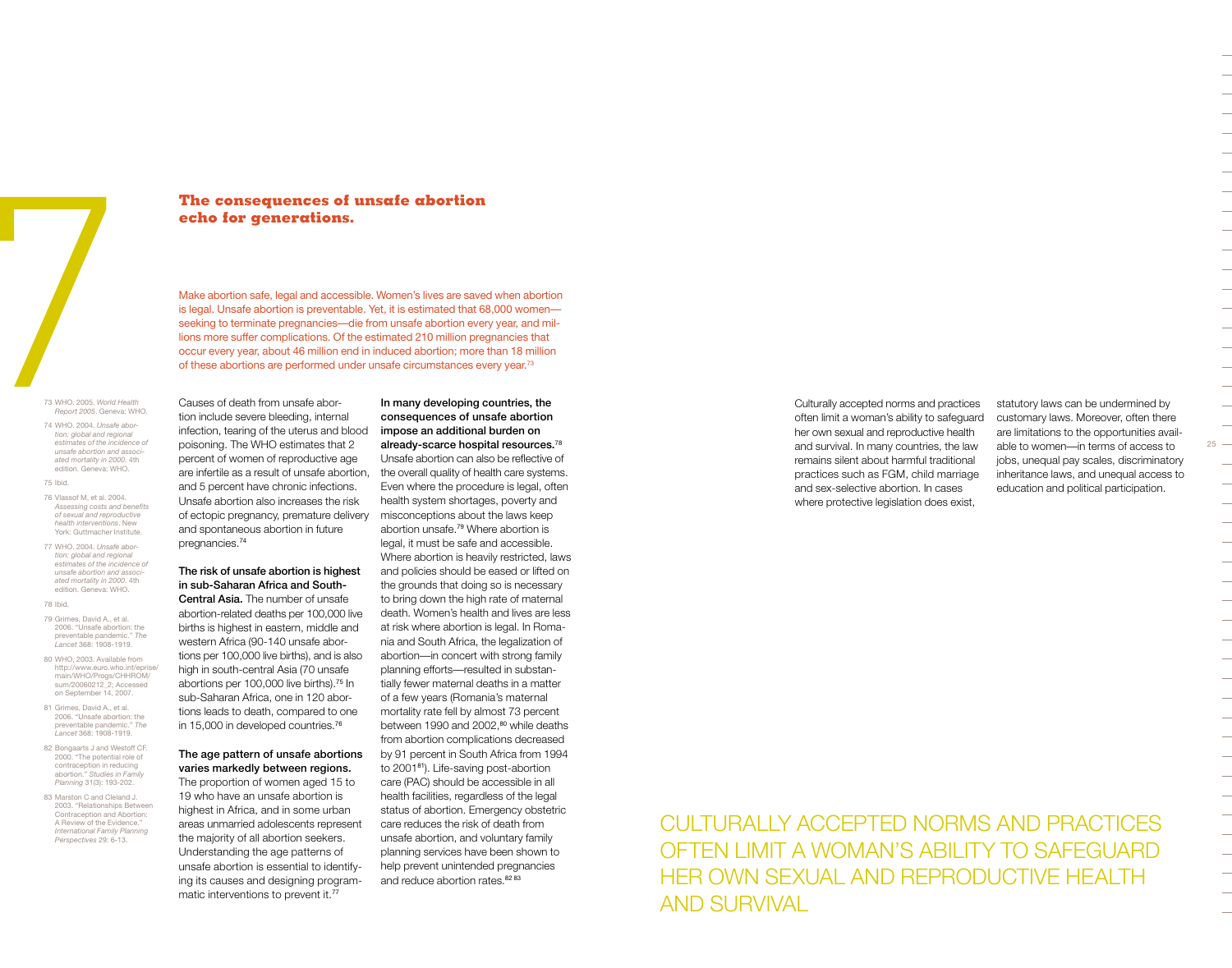

84 Campbell, OMR and WJ Graham. 2006. "Strategies for reducing maternal mortality: tting on with what works. *The Lancet* 368: 2121-2122.

85 WHO. 2004. Maternal Mortality Update 2004: Delivering Into Good Hands. Geneva: WHO.

86 WHO. 2004. *Maternal Mortality in 2000: Estimates Developed by WHO, UNICEF and UNFPA*. Geneva: WHO.

87 Ashford, L. 2002. *Hidden Suffering: Disabilities from Pregnancy*  and Childbirth in Less Developed *Countries*. Washington, DC: Population Reference Bureau.

- 88 Glasier, Anna, et. al. 2006. "Sexual and reproductive health: a matter of life and death." *The Lancet* 368: 1595-1607.
- 89 Ronsmans, Carine and Wendy J Graham. 2006. "Maternal mortality: Who, when, where and why. *The Lancet* 368: 1189-1199.
- 90 WHO. *Fact and figures from the World Health Report 2005*. Geneva: WHO.
- 91 Ronsmans, Carine and Wendy J Graham. 2006. "Maternal mortality: Who, when, where and why. *The Lancet* 368: 1189-1199.

**developing countries is preventable.**

**The leading cause of death for women in developing countries is preventable.**<sup>84</sup> pregnent of material conductions the leading killer of women in their reproductive years in develocutions.<sup>85</sup> More than half a million wom Although 88 to 98 percent of maternal deaths are preventable,<sup>84</sup> pregnancy remains the leading killer of women in their reproductive years in developing countries.85 More than half a million women—typically women who are poor, uneducated and living in rural areas or urban slums—continue to die every year during pregnancy and childbirth. Ninety-nine percent of these deaths take place in developing countries.<sup>86</sup> This is despite 20 years of global campaigning to reduce maternal mortality. Indeed, goal 5 of the MDGs "Improve maternal health" has as one of its targets the reduction of the maternal mortality ratio by three-quarters between 1990 and 2015. For every woman who dies, as many as 30 others suffer chronic illness or disability.<sup>87 88</sup> The burden of maternal mortality is greatest in sub-Saharan Africa and South Asia.

> Levels of maternal mortality are indicative of the social injustices between rich and poor people, urban and rural areas, and men and women, and not only of the quality of a functioning health care system. Inadequate access to maternity care is only one of the causes of maternal mortality. Other indirect causes include poverty and gender inequity.

Maternal mortality—especially the lifetime risk of dying in pregnancy or childbirth—shows the largest gap between the rich and poor of all public health/development statistics. Many of the poorest women, or those with least access to safe delivery or family planning services, have high fertility and are at high obstetric risk of death from pregnancy or childbirth. Rural populations and the poor are at highest risk in general, as they cannot afford or reach the services they need. Men and women residing in rural and remote areas can neither be assured that a health outlet is reachable nor that when one is reached it will contain the needed health supplies and services. In Ethiopia, 90 to 95 percent of women deliver at home and are two hours or more away from a health facility. In Peru, maternal mortality among the poorest women is six times higher than among the richest.<sup>89</sup>

The most common cause of maternal death is bleeding, which can kill even a healthy woman within two hours if unattended. Sepsis and unsafe abortion are the second and third most frequent causes of death.<sup>90</sup> Access to timely and competent care is the key to saving the life of a hemorrhaging woman; approximately 45 percent of postpartum maternal deaths occur during the first 24 hours after birth, and more than two-thirds during the first week. Therefore, proper delivery care—where women deliver, who attends them and what emergency measures are available—is critical to the survival of mothers and babies.<sup>91</sup> Half of the deaths caused by hemorrhage occur in sub-Saharan Africa, and one-third of them occur in South Asia, where quality delivery care is largely unavailable in most rural areas.

Because each pregnancy has an inherent obstetric risk, high fertility increases a woman's cumulative lifetime risk of death from pregnancy and childbirth. Lifetime risk of maternal death is over 250 times higher in the least 1 Mason, Rivers and Helwig. 2005. "Recent trends in malnutrition in developing regions: Vitamin A deficiencie anemia, iodine deficiency, and child underweight." *Food and Nutrition Bulletin* 26: 57-162.

2 USAID, AED and JHPIEGO. 2006. *Maternal Anemia: A*  **Preventable Killer. Washingto** DC: USAID A2Z Micronutrient and Child Blindness Project, ACCESS Program and Food and Nutrition Technical Assistance (FANTA) Project.

3 Calculated from "WHO Analysis of Causes of Maternal Deaths: A Systematic Review." *The Lancet* 367: 1066-1074.

4 Stoltzfus RM, Mullany L and Black RE. 2005. "Iron deficiency anaemia." In *Comparative Quantification of Health Risks: Global and Regional Burden of Disease*  **Attributable to Selected Major** *Risk Factors*. Geneva: WHO.

5 Conde-Aqudelo and Belizan 2000. "Maternal morbidity and mortality associated with interpregnancy interval: Cross sectional study." British Medi *cal Journal* 321: 1255-1259

#### 92 Ibid.

93 Vlassof M, S Singh, JF Darroch E Carbone, and S Bernstein. 2004. "Assessing Costs and Benefits of Sexual and Reproductive Health Interventions *Occasional Report No.11*. New York: Guttmacher Institute.

94 Campbell, OMR and WJ Graham. 2006. "Strategies for reducing maternal mortality: getting on with what works." *The Lancet* 368: 2121-2122.

95 WHO. 2005. *Make every mother and child count*. Geneva: WHO.

developed countries than in developed countries. The projected decrease in the number of births in India between 1990 and 2015 is estimated to yield a 9 percent decrease in maternal mortality. In sub-Saharan Africa, however, the projected increase in the number of births will burden already overextended maternity services and contribute to increased maternal mortality.<sup>92</sup>

Voluntary family planning can reduce the number of maternal deaths by reducing unwanted pregnancies and preventing recourse to often-unsafe abortion. In developing countries, 41

percent of all pregnancies are unintended, and 26 percent of all births are unintended.93 In these countries, 35 percent of maternal deaths result from unintended pregnancies, and 13 percent of maternal deaths are attributed to induced abortion. One study found that if unwanted pregnancies were prevented, between a quarter and two-fifths of maternal deaths could be eliminated.<sup>94</sup>

Children whose mothers die may have three to 10 times' higher risk of dying than those with living parents.<sup>95</sup> Nearly three-quarters of all infant deaths could be prevented if women were ade-

### **Anemia**

The WHO estimates that 2 billion people in the world are anemic. Anemia is a deficiency of red blood cells and/or hemoglobin, that reduces the ability of the blood to transfer oxygen to the tissues. Anemia is most prevalent among women, infants and children because growth and pregnancy increase the demand for iron. On average, 45 percent of pregnant women and 49 percent of children under age 5 in developing countries are anemic.1 The greatest burden of death and disease due to anemia is in Africa and Asia.

Roughly half of all cases of anemia are due to dietary iron deficiency, caused by the inadequate intake and poor absorption of iron.2 Anemia can also be caused by malaria (especially in pregnant women and young children), hookworms, infections, genetic disorders such as sickle-cell, and blood loss during labor and delivery, especially when successive births are closely spaced.

Iron-deficiency anemia is an underlying risk factor for maternal and perinatal mortality and morbidity. Anemia is estimated to be associated with 22 percent of worldwide annual maternal deaths<sup>3</sup> due to women's reduced ability to survive bleeding during and after childbirth (postpartum hemorrhage). The condition can also cause preterm births and low birthweight, and it is associated with an estimated 24 percent of perinatal deaths.<sup>4</sup>

The impact of anemia among pregnant women and women of reproductive age can be drastically reduced through simple interventions, including iron supplementation for pregnant women and adolescent girls, malaria and hookworm control, and efforts to ensure optimal birth spacing.<sup>5</sup>

 $27 -$ 

 $\overline{\phantom{0}}$ 

 $\overline{\phantom{0}}$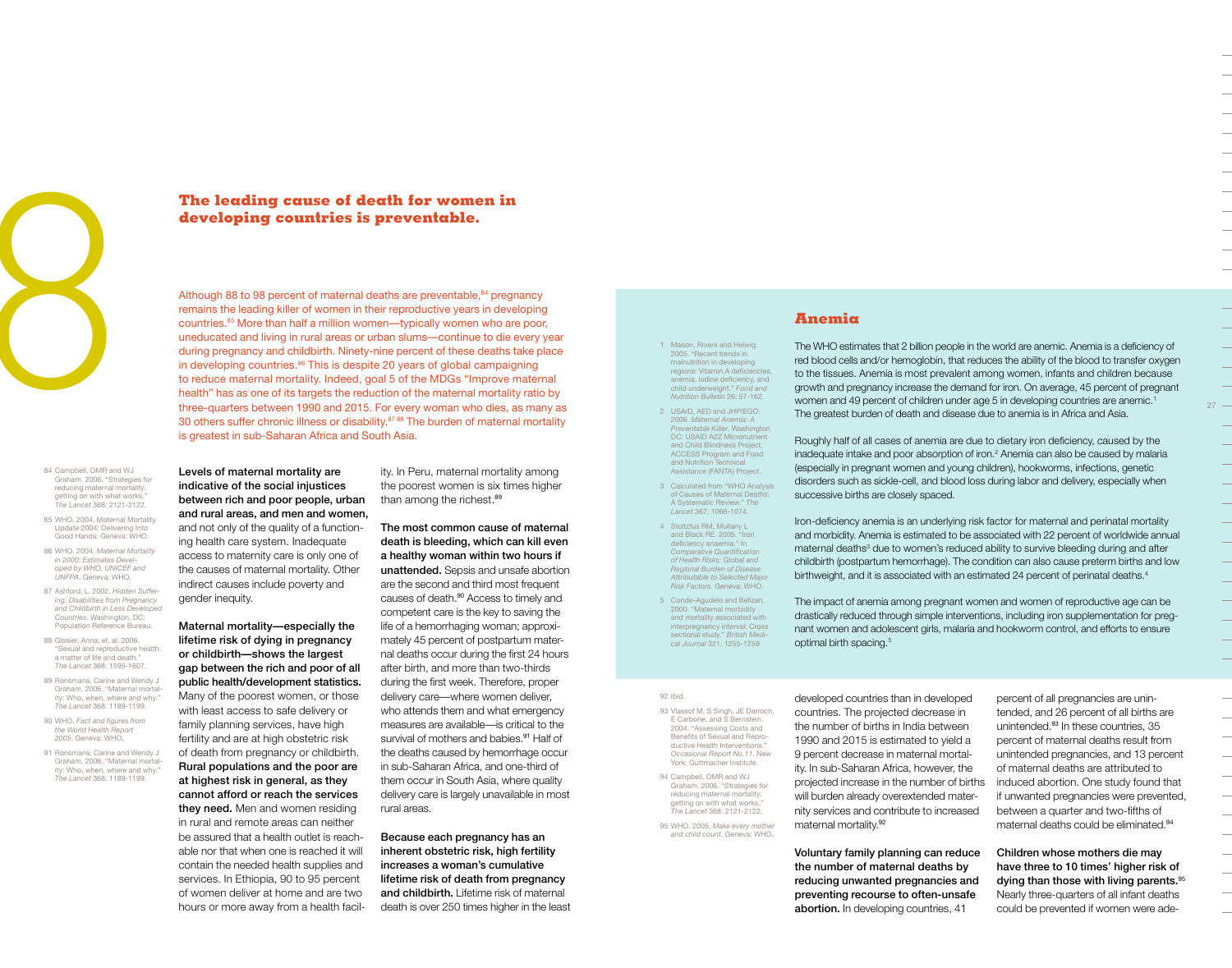# **Sri Lanka**

- 1 Center for Global Development. *Case 6: Saving Mothers Lives in Sri Lanka* . Available from http:// www.cgdev.org/section/initia tives/\_active/millionssaved/ studies/case\_6; accessed on September 7, 2007.
- 2 Pathmanathan, Indra, et al. 2003. *Investing in Maternal Health: Learning from Malaysia and Sri Lanka* . Washington DC: The World Bank.
- 3 Ibid.
- 4 Ibid.
- 5 Ibid.
- 6 Ibid.
- 7 Hsiao, W. 2000. *A Pre liminary Assessment of Sri Lanka's Health Sector and Steps Forward* . Cambridge, MA: Harvard University and Institute of Policy Studies.

Sri Lanka demonstrates that given the proper investments, maternal health can improve dramatically and rapidly, even in a poor country. With minimal financial inputs, Sri Lanka was able to reduce its maternal mortality ratio from over 2,000 deaths per 100,000 live births in 1930, to roughly 60 per 100,000 births today. 1

Reductions in maternal mortality can be attributed to strong commitment on the part of the government toward improving the health and welfare of its citizens overall. Early advances in female education and involvement of women in the electoral process aided in the creation of an environment that valued maternal health. 2 Close monitoring and evaluation, together with a good data collection system, enabled the government to tailor the develop ment of the health system to meet local health needs.

From the onset, the diffusion of health services was aimed at universal coverage that was inclusive of rural populations; by 1948 the government-funded health care delivery system had reached the entire island.<sup>3</sup> During this period, malaria and hookworm control, together with modern medical advances, contributed to declines in maternal mortality. Meanwhile the training of government midwives was scaled-up so that by 1950, 58 percent of births had skilled attendants. 4 Midwives, supported by a country-wide tiered institutional network, became the principal maternal care providers at the community level.

During the 1960's and 70's, government strategy turned towards improving quality of care, advancing obstetric care and introducing family planning programs. In the late 1970's and early 80's fertility among older women decreased, resulting in fewer high-risk pregnancies. 5 Meanwhile, skilled attendance continued to increase along with women's demand for institutional births. By 1999, 66 percent of births occurred in high-level institutions with an available obstetrician. 6 While public health expenditures remained significant, the role of the private sector was expanded so that by 1996 national health expenditures were split evenly between the sectors. 7 Sri Lanka's successes demonstrate what can be achieved when the public priority is to provide broad access and spur utilization of health services.

96 WHO. 2005. *Facts and figures form the World Health Report 2005* . Geneva: WHO.

97 UNESCO. 2006. EFA *Global Monitoring Report 2007* . Paris: UNESCO.

98 Ronsmans, Carine and Wendy J Graham. 2006. "Maternal mortality: Who, when, where and why." *The Lancet* 368: 1189-1199.

quately nourished and received appropri ate care during pregnancy, childbirth and the postnatal period.<sup>96</sup> Each year, nearly 3.3 million babies are stillborn, and more than 4 million others die within 28 days of being born. The largest numbers of babies die in South-East Asia; 1.4 million newborn deaths and an additional 1.3 million stillbirths occur each year. While the actual number of deaths is highest in Asia, the rates for both neonatal deaths and stillbirths are greatest in sub-Saharan Africa. One in five African women loses a baby during her lifetime, compared with one in 25 in rich countries.

Every day, 1,800 children, most of them newborn, become infected with **HIV.** HIV makes these children more

vulnerable to other childhood diseases, less responsive to drugs that treat these diseases, and more likely to die from these diseases than HIV-negative children. Without antiretroviral therapy, 45 percent of HIV-infected children die before the age of 2.97 While the prevention of mother-to-child transmis - sion (PMTCT) of HIV has gained more attention recently, in high-prevalence countries most pregnant women do not have access to HIV testing.

Some countries, including lowincome countries, have successfully reduced maternal mortality. Some of these countries are Romania, Thailand, Malaysia, Sri Lanka, Egypt and Hondu ras. Their successes stem from a number of factors, including increasing access to hospital and midwifery care, improving quality of care and referrals through train ing, and controlling infectious diseases.<sup>98</sup> They also invested in making health care available to most of their people by building on and improving already exist ing service delivery models, networks of health centers and outposts, health care infrastructure, and health care personnel *(See Box on Sri Lanka)*. All this leads to more timely access to quality services, to better knowledge on how to use these services and, consequently, to reduction in maternal mortality.



29.

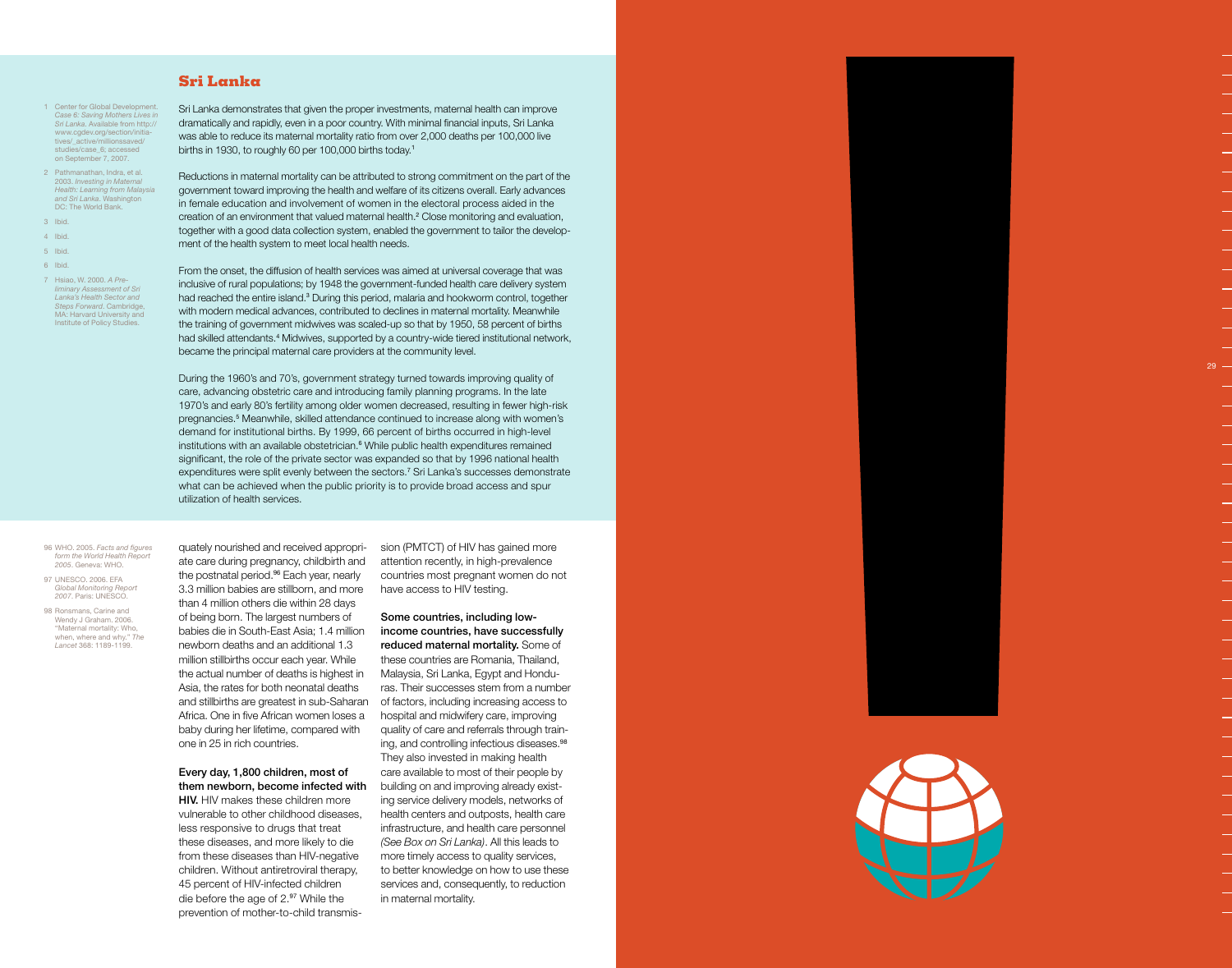Take steps now to ensure the **SURVIVAL** OF MILLIONS of women **AND CHILDREN** 

 $\frac{1}{1}$ 

 $\equiv$ 

 $\frac{1}{1}$ 

 $\equiv$ 

 $\overline{\phantom{0}}$ 

÷,

# **What's your number and how do you improve it?**

*A Measure of Survival* is an invaluable tool for advocates, decision-makers, donors and the media to assess the state of women's lives and health in low- and middle-income countries. That so little progress has been made in helping the world's poorest women survive pregnancy and childbirth should serve as a wake-up call to all of us. Thirteen years after the International Conference on Population and Development, women are still dying from largely preventable causes.

The Reproductive Risk Index is designed to assist advocates in changing hearts and minds and reviving political leadership. Use it to make the case for increased funding and strong policies for sexual and reproductive health and rights. Use it to gird and strengthen health care systems. Most importantly, use it to advance women's equality, for, without steady progress in securing the rights of girls and women, none of the recommendations below are achievable.

Reach youth.

Comprehensive, age-appropriate sexual and reproductive health education for both in- and out-of-school youth is imperative, in every society. So, too, are youth-friendly services that are confidential, easy to get to, and accessible in places and times that are convenient to youth. Policymakers should redouble efforts to invest in quality education for girls and all young people. The transition from adolescence to adulthood should be supported and enriched through public policy that values girls' and boys' rights, cherishes their potential and espouses gender equity.

Scale-up sexually transmitted infection (STI) interventions.

barrier methods.

Preventing, screening and treating STIs must re-emerge as a public health priority. Integration of STI screening and treatment within a broader range of sexual and reproductive health services has the potential to increase coverage, and must be made more available in resource-poor settings. Action requires improved research on the effectiveness of different STI interventions. Male and female condoms must be accessible to those who need them—as methods of contraception and

HIV/STI prevention. The female condom expands the limited range of available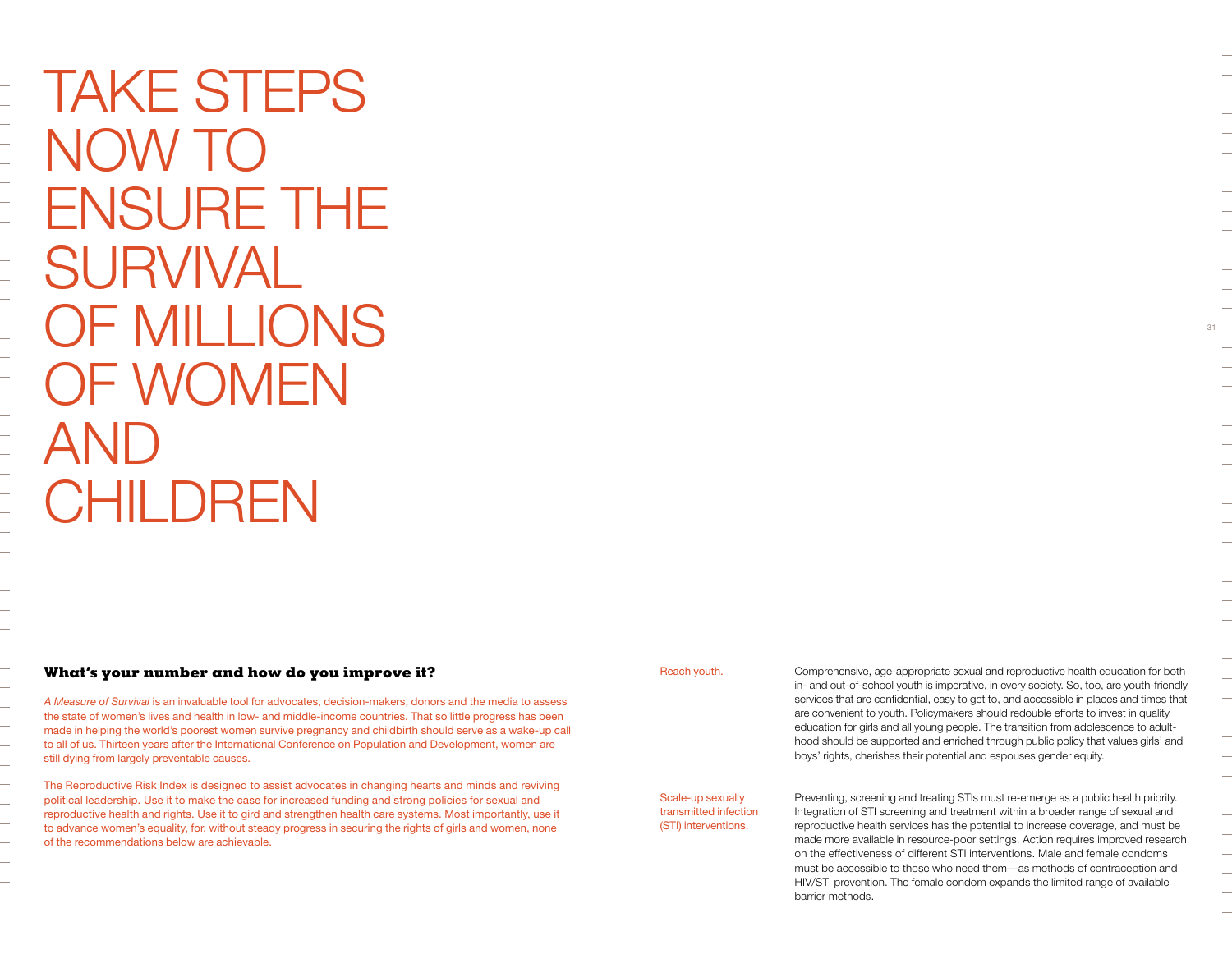| End harmful practices.                       | Very early marriage and childbearing, intimate partner violence, female genital<br>mutilation/cutting and other harmful traditional practices violate women's rights<br>and are detrimental to their health and lives. To effect lasting change, laws and<br>policies to ban harmful practices must accompany locally-driven educational<br>efforts to end such practices and honor the rights of girls and women. But it will<br>take time, steadfast leadership, and consistent activism and education at the local<br>and national levels.                                                                                                                                       | Involve communities.                                                                         |
|----------------------------------------------|-------------------------------------------------------------------------------------------------------------------------------------------------------------------------------------------------------------------------------------------------------------------------------------------------------------------------------------------------------------------------------------------------------------------------------------------------------------------------------------------------------------------------------------------------------------------------------------------------------------------------------------------------------------------------------------|----------------------------------------------------------------------------------------------|
| Recommit to voluntary<br>family planning.    | Family planning efforts have languished due to decreased funding, diminished<br>political support, restrictive policies such as the U.S. Global Gag Rule, and-in<br>recent years-the migration of seasoned family planning staff to other well-funded<br>health initiatives. Efforts to satisfy the unmet need for family planning are an urgent<br>global priority and should always be rights-based and non-coercive. They should<br>be fully funded to ensure a broad mix of contraceptives-including emergency<br>contraception (EC), as well as male and female condoms-and provide high-quality<br>care that empowers women, men and young people to make informed decisions. | Coordinate sexual<br>and reproductive heal<br>with HIV/AIDS efforts.<br>Finance reproductive |
| Make childbirth safer.                       | Increasing women's access to life-saving reproductive health care is a smart invest-<br>ment; maternal health interventions are among the most cost-effective interventions<br>for women of reproductive age. Scaling up emergency obstetric care, combined<br>with recruiting and training health professionals, is paramount. These efforts will<br>fundamentally save the lives of women and their babies.                                                                                                                                                                                                                                                                       | health supplies.                                                                             |
| Make abortion safe.<br>legal and accessible. | Health professionals need a supportive policy and regulatory environment that<br>provides training, furnishes necessary resources and ensures that abortion is<br>accessible in a range of health care settings-not just hospitals. Post-abortion<br>care (PAC) is a core component of reproductive health care and should be fully<br>funded and accessible.                                                                                                                                                                                                                                                                                                                       | <b>Make country</b><br>ownership a reality.                                                  |
| Focus on the<br>distribution of services.    | Poor reproductive health and inadequate access to services are concentrated<br>among poor people. In the short-term, the focus should be on reducing inequities<br>in service delivery. In the long-term, the goal should be to improve infrastructure,<br>including roads, transportation and communication systems and health care<br>systems altogether.                                                                                                                                                                                                                                                                                                                         | Improve research<br>of sexual and<br>reproductive health.                                    |
|                                              |                                                                                                                                                                                                                                                                                                                                                                                                                                                                                                                                                                                                                                                                                     |                                                                                              |

 $\overline{\phantom{0}}$  $\overline{\phantom{0}}$  $\overline{\phantom{0}}$  $\overline{\phantom{0}}$  $\overline{\phantom{0}}$ 

> The mix of factors that contribute to poor reproductive health varies from one community to another. Therefore, efforts to reach women, men and youth with comprehensive sexual and reproductive health information and services must be locally led and implemented. Community-based reproductive health workers were once the backbone of primary health care in many rural areas, but declining funding for family planning, combined with onerous policy restrictions, have taken their toll. It's imperative to rebuild and sustain networks of community heath workers to provide health information and supplies.

Voluntary family planning is a key HIV-prevention strategy and must be closely coordinated with HIV/AIDS efforts. Funding, policies and programs must work together to achieve maximum impact. For instance, family planning services must be offered within PMTCT programs, and HIV-positive women, men and youth must have access to sexual and reproductive health information and care. health orts.

> Government and donor support for reproductive health supplies must increase significantly. Inconsistent financing and weak distribution systems hinder supplies from getting to where they are needed, resulting in frequent shortages and stockouts of key health supplies. Improving the health of women and young people depends upon a sufficient and reliable supply of contraceptives (including female and male condoms), safe delivery kits, immunizations, drugs to treat STIs and malaria, and other basic supplies, reaching their communities on a regular basis.

Decision-making on health priorities, policies and strategies at the country level must include government officials, parliamentarians, civil society (NGOs and community-based organizations) the private sector and donors. This will strengthen voluntary family planning services, comprehensive maternal and child health care, and prevention of HIV/AIDS and STIs. A country-led approach to development assistance can and must be a reality.

Better information and measurement of sexual and reproductive health is crucial for evidenced-based programming at the local level, as well as better monitoring of progress, evaluation of programs and policy-setting at the national level. Improved research and data-collection will highlight where changes in programming and strategy are needed.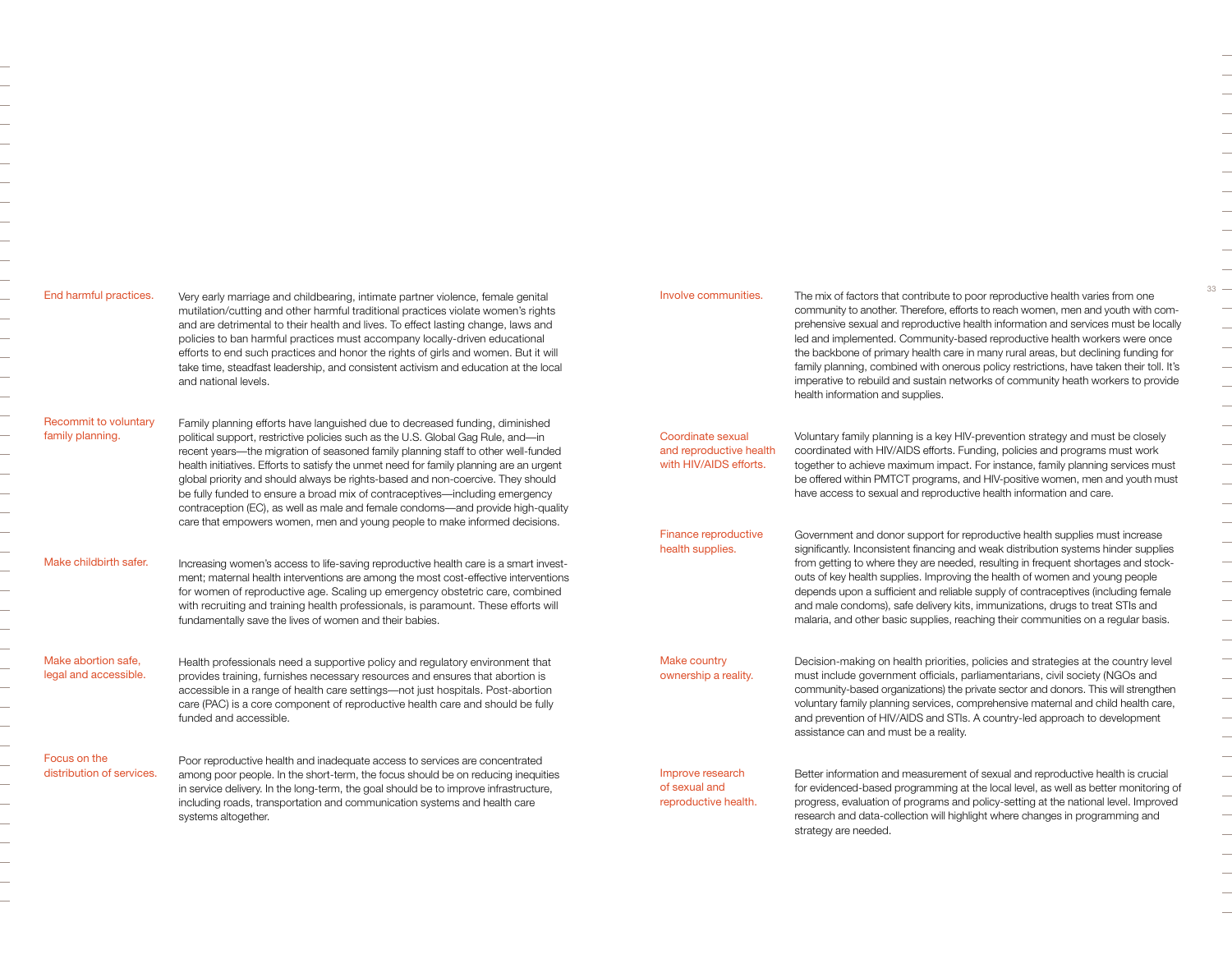# **highest risk category**

All countries in this category have low incomes; all are in sub-Saharan Africa except Haiti, Yemen, and Laosthe poorest countries in their respective regions—and Bangladesh. Skilled care during pregnancy and childbirth is limited, especially in Ethiopia. Infant and maternal mortality are high or very high. Contraceptive use is generally low and there is very high unmet need for contraception. At about 40 percent, Yemen, Rwanda, Laos and Haiti have the highest unmet need for contraception in the world. Very early marriage is common, adolescent fertility is high and abortion policies are mostly restrictive. Levels of HIV infection are moderate to high.

|                                     | <b>HIV</b><br><b>Prevalence</b><br>Among<br><b>Adults</b><br>$15 - 49$<br>(%)<br>2005 | <b>Adolescent</b><br><b>Fertility</b><br>(births per<br>1000 women<br>aged 15-19)<br>2000-2005 | Women<br>married<br>before<br>age 18<br>(% ) | <b>Antenatal Care</b><br>Coverage-<br>at least 4 visits<br>(% )<br>Most recent<br>year available | <b>Family</b><br>planning<br>demand<br>met<br>(%) | <b>Births</b><br><b>Attended by</b><br><b>Skilled Health</b><br><b>Personnel</b><br>(%)<br>Most recent<br>year available | <b>Grounds</b><br>on which<br>abortion is<br>permitted* | <b>Maternal</b><br><b>Deaths per</b><br>100,000<br><b>Live Births</b><br>(MMR)<br>2005 | <b>Infant</b><br><b>Mortality</b><br>Rate (IMR)<br>(infant deaths<br>per thousand<br>live births)<br>2005 | Reproductive<br><b>Risk Index</b><br>(RRI) |
|-------------------------------------|---------------------------------------------------------------------------------------|------------------------------------------------------------------------------------------------|----------------------------------------------|--------------------------------------------------------------------------------------------------|---------------------------------------------------|--------------------------------------------------------------------------------------------------------------------------|---------------------------------------------------------|----------------------------------------------------------------------------------------|-----------------------------------------------------------------------------------------------------------|--------------------------------------------|
| 1 Niger                             | 1.1                                                                                   | 220                                                                                            | 77                                           | 11                                                                                               | 46                                                | 16 <sup>°</sup>                                                                                                          | $\mathbf{L}$                                            | <b>Extremely high</b>                                                                  | 150                                                                                                       | 78                                         |
| 2 Chad                              | 3.5                                                                                   | 190                                                                                            | 72                                           | 13                                                                                               | 12                                                | 15                                                                                                                       |                                                         | <b>Extremely high</b>                                                                  | 124                                                                                                       | 75                                         |
| 3 Mali                              | 1.7                                                                                   | 199                                                                                            | 65                                           | 30                                                                                               | 22                                                | 41                                                                                                                       |                                                         | <b>Extremely high</b>                                                                  | 120                                                                                                       | 68                                         |
| 4 Yemen                             | No Data                                                                               | 80                                                                                             | 48                                           | 11                                                                                               | 37                                                | 20                                                                                                                       |                                                         | High                                                                                   | 76                                                                                                        | 62                                         |
| 5 Ethiopia                          | 1.4                                                                                   | 110                                                                                            | 49                                           | 10 <sub>1</sub>                                                                                  | 30 <sup>°</sup>                                   | 6                                                                                                                        |                                                         | Very high                                                                              | 109                                                                                                       | 61                                         |
| 6 Guinea-Bissau                     | 3.8                                                                                   | 197                                                                                            | No Data                                      | 62                                                                                               | No Data                                           | 35                                                                                                                       |                                                         | <b>Extremely high</b>                                                                  | 124                                                                                                       | 61                                         |
| 7 Sierra Leone                      | 1.6                                                                                   | 192                                                                                            | No Data                                      | 68                                                                                               | No Data                                           | 42                                                                                                                       | Ш                                                       | <b>Extremely high</b>                                                                  | 165                                                                                                       | 60                                         |
| 8 Somalia                           | 0.9                                                                                   | 71                                                                                             | No Data                                      | 32                                                                                               | No Data                                           | 25                                                                                                                       |                                                         | <b>Extremely high</b>                                                                  | 133                                                                                                       | 60                                         |
| 9 Central African Republic          | 10.7                                                                                  | 133                                                                                            | 57                                           | 39                                                                                               | 63                                                | 44                                                                                                                       |                                                         | <b>Extremely high</b>                                                                  | 115                                                                                                       | 59                                         |
| 10 Uganda                           | 6.7                                                                                   | 173                                                                                            | 54                                           | 40                                                                                               | 36                                                | 39                                                                                                                       |                                                         | Very high                                                                              | 79                                                                                                        | 59                                         |
| 11 Guinea                           | 1.5                                                                                   | 169                                                                                            | 63                                           | 48                                                                                               | 30                                                | 38                                                                                                                       |                                                         | <b>Extremely high</b>                                                                  | 98                                                                                                        | 58                                         |
| 12 Nigeria                          | 3.9                                                                                   | 153                                                                                            | 43                                           | 47                                                                                               | 43                                                | 35                                                                                                                       |                                                         | <b>Extremely high</b>                                                                  | 100                                                                                                       | 58                                         |
| 13 Mozambique                       | 16.1                                                                                  | 176                                                                                            | 56                                           | 41                                                                                               | 47                                                | 48                                                                                                                       |                                                         | Very high                                                                              | 100                                                                                                       | 58                                         |
| 14 Burkina Faso                     | 2.0                                                                                   | 143                                                                                            | 52                                           | 18                                                                                               | 32                                                | 38                                                                                                                       |                                                         | Very high                                                                              | 96                                                                                                        | 57                                         |
| 15 Malawi                           | 14.1                                                                                  | 159                                                                                            | 49                                           | 55                                                                                               | 54                                                | 56                                                                                                                       |                                                         | <b>Extremely high</b>                                                                  | 79                                                                                                        | 57                                         |
| 16 Bangladesh                       | < 0.1                                                                                 | 149                                                                                            | 69                                           | 11                                                                                               | 84                                                | 13                                                                                                                       |                                                         | Very high                                                                              | 54                                                                                                        | 56                                         |
| 17 Côte d'Ivoire                    | 7.1                                                                                   | 133                                                                                            | 33                                           | 35                                                                                               | 35                                                | 63                                                                                                                       |                                                         | <b>Extremely high</b>                                                                  | 118                                                                                                       | 56                                         |
| 18 Mauritania                       | 0.7                                                                                   | 100                                                                                            | 37                                           | 16                                                                                               | 20                                                | 57                                                                                                                       |                                                         | <b>Extremely high</b>                                                                  | 78                                                                                                        | 55                                         |
| 19 Rwanda                           | 3.1                                                                                   | 45                                                                                             | 13 <sup>°</sup>                              | 10                                                                                               | 31                                                | 39                                                                                                                       |                                                         | <b>Extremely high</b>                                                                  | 118                                                                                                       | 53                                         |
| 20 Lao People's Democratic Republic | 0.1                                                                                   | 88                                                                                             | No Data                                      | 29                                                                                               | 45                                                | 19                                                                                                                       |                                                         | Very high                                                                              | 62                                                                                                        | 52                                         |
| 21 Senegal                          | 0.9                                                                                   | 104                                                                                            | 39                                           | 64                                                                                               | 27                                                | 52                                                                                                                       |                                                         | <b>Extremely high</b>                                                                  | 77                                                                                                        | 50                                         |
| 22 United Republic of Tanzania      | 6.5                                                                                   | 132                                                                                            | 41                                           | 69                                                                                               | 55                                                | 46                                                                                                                       |                                                         | <b>Extremely high</b>                                                                  | 76                                                                                                        | 50                                         |
| 23 Lesotho                          | 23.2                                                                                  | 90                                                                                             | 23                                           | 88                                                                                               | 55                                                | 55                                                                                                                       |                                                         | <b>Extremely high</b>                                                                  | 102                                                                                                       | 50                                         |
| 24 Madagascar                       | 0.5                                                                                   | 149                                                                                            | 39                                           | 38                                                                                               | 53                                                | 51                                                                                                                       |                                                         | Very high                                                                              | 74                                                                                                        | 49                                         |
| 25 Cameroon                         | 5.4                                                                                   | 136                                                                                            | 47                                           | 52                                                                                               | 56                                                | 62                                                                                                                       |                                                         | <b>Extremely high</b>                                                                  | 87                                                                                                        | 49                                         |
| 26 Haiti                            | 3.8                                                                                   | 53                                                                                             | 24                                           | 42                                                                                               | 45                                                | 25                                                                                                                       |                                                         | Very high                                                                              | 84                                                                                                        | 49                                         |

 $\frac{1}{\sqrt{2}}$  $\frac{1}{\sqrt{2}}$  $\frac{1}{\sqrt{1-\frac{1}{2}}}$  $\overline{a}$  $\frac{1}{2}$  $\overline{\phantom{a}}$  $35 \overline{\phantom{a}}$ 

\* Grounds on which abortion is permitted, ranging from the most to the least restrictive: ITo save the woman's life or prohibited altogether; II To preserve physical health (also to save the woman's life); III To preserve mental health (also to save the woman's life and physical health); IV Socioeconomic grounds (also to save the woman's life, physical health and mental health); V Without restriction as to reason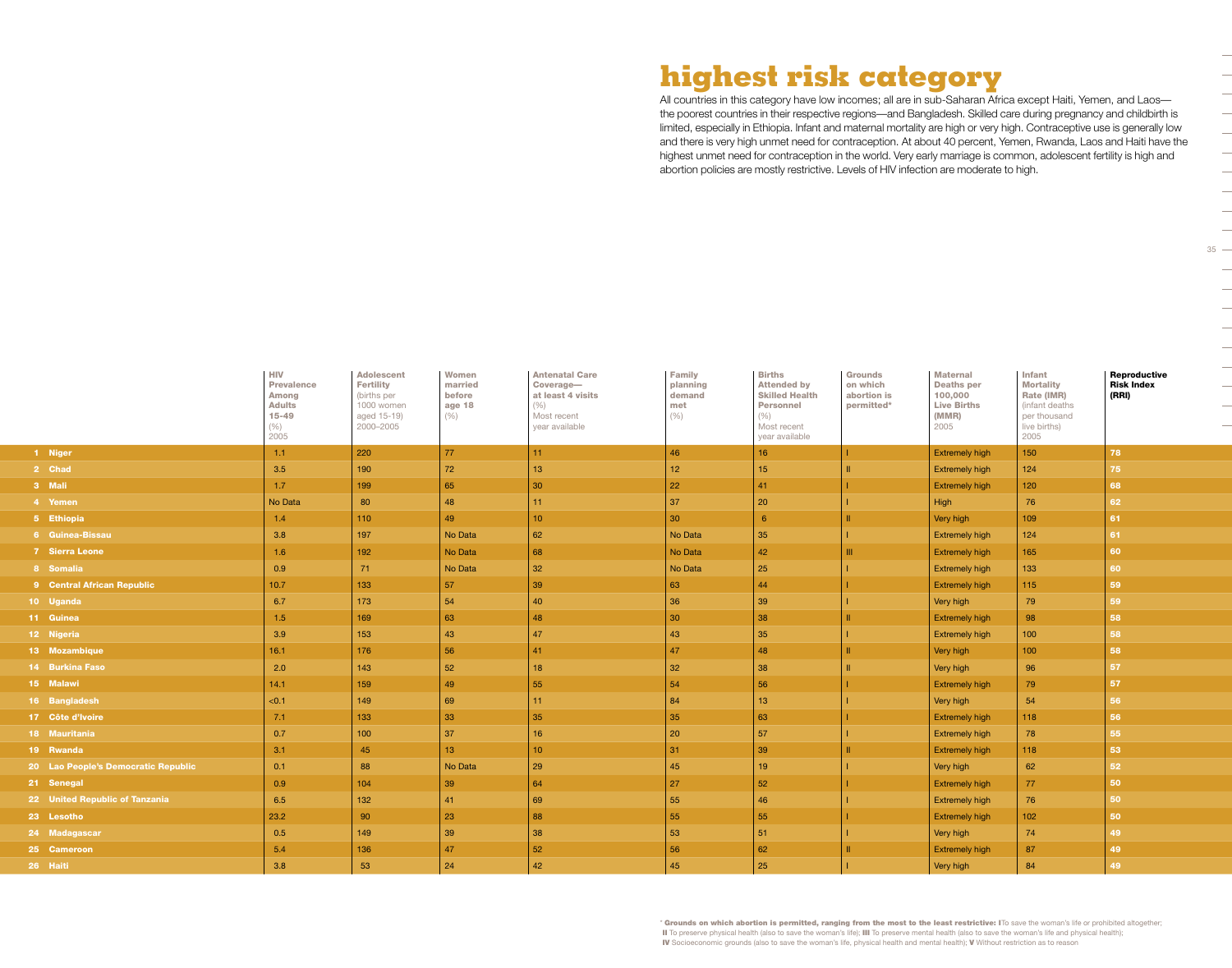# **high risk category**

Half of the countries in this category are in sub-Saharan Africa. Skilled care during pregnancy and childbirth is generally available, except in Nepal and Cambodia. Maternal and infant mortality is high and very high in three quarters of the countries. Unmet need for contraception is relatively significant and is highest in Western Africa. Proportion of family planning demand met is highest in Central America and lowest in West Africa and India and Zimbabwe. Very early marriage is common and adolescent fertility is generally high. Abortion is generally restricted to save a woman's life or health. All countries with low levels of HIV/AIDS are outside sub-Saharan Africa.

 $37 -$ 

 $\overline{\phantom{0}}$ 

 $\begin{array}{c} \begin{array}{c} \begin{array}{c} \end{array} \\ \begin{array}{c} \end{array} \end{array} \end{array}$ 

 $\frac{1}{2}$ 

 $\frac{1}{2}$ 

|                     | <b>HIV</b><br><b>Prevalence</b><br>Among<br><b>Adults</b><br>$15 - 49$<br>(% )<br>2005 | <b>Adolescent</b><br><b>Fertility</b><br>(births per<br>1000 women<br>aged 15-19)<br>2000-2005 | Women<br>married<br>before<br>age 18<br>(% ) | <b>Antenatal Care</b><br>Coverage-<br>at least 4 visits<br>(% )<br>Most recent<br>year available | Family<br>planning<br>demand<br>met<br>(% ) | <b>Births</b><br><b>Attended by</b><br><b>Skilled Health</b><br>Personnel<br>(% )<br>Most recent<br>year available | <b>Grounds</b><br>on which<br>abortion is<br>permitted* | <b>Maternal</b><br><b>Deaths per</b><br>100,000<br><b>Live Births</b><br>(MMR)<br>2005 | Infant<br><b>Mortality</b><br>Rate (IMR)<br>(infant deaths<br>per thousand<br>live births)<br>2005 | Reproductive<br><b>Risk Index</b><br>(RRI) |
|---------------------|----------------------------------------------------------------------------------------|------------------------------------------------------------------------------------------------|----------------------------------------------|--------------------------------------------------------------------------------------------------|---------------------------------------------|--------------------------------------------------------------------------------------------------------------------|---------------------------------------------------------|----------------------------------------------------------------------------------------|----------------------------------------------------------------------------------------------------|--------------------------------------------|
| 27 Eritrea          | 2.4                                                                                    | 86                                                                                             | 47                                           | 49                                                                                               | 23                                          | 28                                                                                                                 | $\mathbf{H}$                                            | High                                                                                   | 50                                                                                                 | 48                                         |
| 28 Zambia           | 17.0                                                                                   | 148                                                                                            | 42                                           | 71                                                                                               | 56                                          | 43                                                                                                                 | <b>IV</b>                                               | <b>Extremely high</b>                                                                  | 102                                                                                                |                                            |
| 29 Nepal            | 0.5                                                                                    | 122                                                                                            | 56                                           | 15                                                                                               | 58                                          | 19                                                                                                                 |                                                         | <b>Extremely high</b>                                                                  | 56                                                                                                 | 46                                         |
| 30 Benin            | 1.8                                                                                    | 136                                                                                            | 37                                           | 61                                                                                               | 41                                          | 66                                                                                                                 |                                                         | <b>Extremely high</b>                                                                  | 89                                                                                                 | 46                                         |
| 31 Burundi          | 3.3                                                                                    | 55                                                                                             | No Data                                      | 79                                                                                               | No Data                                     | 25                                                                                                                 |                                                         | <b>Extremely high</b>                                                                  | 114                                                                                                | 46                                         |
| 32 Kenya            | 6.1                                                                                    | 104                                                                                            | 25                                           | 52                                                                                               | 62                                          | 42                                                                                                                 |                                                         | Very high                                                                              | 79                                                                                                 |                                            |
| 33 Togo             | 3.2                                                                                    | 104                                                                                            | 31                                           | 46                                                                                               | 44                                          | 49                                                                                                                 |                                                         | Very high                                                                              | 78                                                                                                 | 45                                         |
| 34 Pakistan         | 0.1                                                                                    | 22                                                                                             | 24                                           | 16                                                                                               | 46                                          | 31                                                                                                                 |                                                         | High                                                                                   | 79                                                                                                 | 43                                         |
| 35 Congo            | 5.3                                                                                    | 129                                                                                            | 31                                           | No Data                                                                                          | 73                                          | 83                                                                                                                 |                                                         | Very high                                                                              | 81                                                                                                 | 42                                         |
| 36 Swaziland        | 33.4                                                                                   | 38                                                                                             | 15 <sub>15</sub>                             | No Data                                                                                          | No Data                                     | 70                                                                                                                 |                                                         | High                                                                                   | 110                                                                                                | 42                                         |
| 37 Gabon            | 7.9                                                                                    | 96                                                                                             | 34                                           | 63                                                                                               | 54                                          | 86                                                                                                                 |                                                         | Very high                                                                              | 60                                                                                                 | 41                                         |
| 38 Zimbabwe         | 20.1                                                                                   | 72                                                                                             | 29                                           | 64                                                                                               | 81                                          | 80                                                                                                                 |                                                         | <b>Extremely high</b>                                                                  | 81                                                                                                 |                                            |
| 39 Cambodia         | 1.6                                                                                    | 49                                                                                             | 25                                           | -9                                                                                               | 44                                          | 44                                                                                                                 |                                                         | Very high                                                                              | 98                                                                                                 | 40                                         |
| 40 Guatemala        | 0.9                                                                                    | 115                                                                                            | 34                                           | 68                                                                                               | 65                                          | 41                                                                                                                 |                                                         | High                                                                                   | 32 <sup>°</sup>                                                                                    | 39                                         |
| 41 Papua New Guinea | 1.8                                                                                    | 70                                                                                             | No Data                                      | 78                                                                                               | No Data                                     | 42                                                                                                                 |                                                         | <b>High</b>                                                                            | 55                                                                                                 | 38                                         |
| 42 Iraq             | No Data                                                                                | 42                                                                                             | 20                                           | 78                                                                                               | No Data                                     | 72                                                                                                                 |                                                         | High                                                                                   | 102                                                                                                |                                            |
| 43 Ghana            | 2.3                                                                                    | 70                                                                                             | 28                                           | 69                                                                                               | 43                                          | 47                                                                                                                 |                                                         | Very high                                                                              | 68                                                                                                 | 37                                         |
| 44 Sudan            | 1.6                                                                                    | 69                                                                                             | No Data                                      | 75                                                                                               | No Data                                     | 57                                                                                                                 |                                                         | High                                                                                   | 62                                                                                                 | 37                                         |
| 45 India            | 0.4                                                                                    | 69                                                                                             | 50                                           | 30                                                                                               | 78                                          | 48                                                                                                                 | <b>IV</b>                                               | <b>High</b>                                                                            | 56                                                                                                 | 34                                         |
| 46 Nicaragua        | 0.2                                                                                    | 119                                                                                            | 43                                           | 72                                                                                               | 82                                          | 67                                                                                                                 |                                                         | Moderate                                                                               | 30                                                                                                 |                                            |
| 47 Honduras         | 1.5                                                                                    | 103                                                                                            | 39                                           | 84                                                                                               | 79                                          | 67                                                                                                                 |                                                         | <b>High</b>                                                                            | 31                                                                                                 | 33                                         |
| 48 Myanmar          | 1.3                                                                                    | 19 <sup>°</sup>                                                                                | No Data                                      | 76                                                                                               | 68                                          | 68                                                                                                                 |                                                         | High                                                                                   | 75                                                                                                 | 32                                         |
| 49 Bolivia          | 0.1                                                                                    | 84                                                                                             | 26                                           | 69                                                                                               | 72                                          | 61                                                                                                                 |                                                         | High                                                                                   | 52                                                                                                 | 32                                         |
| 50 Namibia          | 19.6                                                                                   | 70                                                                                             | 10 <sup>°</sup>                              | 69                                                                                               | 66                                          | 76                                                                                                                 |                                                         | High                                                                                   | 46                                                                                                 |                                            |

\* Grounds on which abortion is permitted, ranging from the most to the least restrictive: ITo save the woman's life or prohibited altogether; II To preserve physical health (also to save the woman's life); III To preserve mental health (also to save the woman's life and physical health); IV Socioeconomic grounds (also to save the woman's life, physical health and mental health); V Without restriction as to reason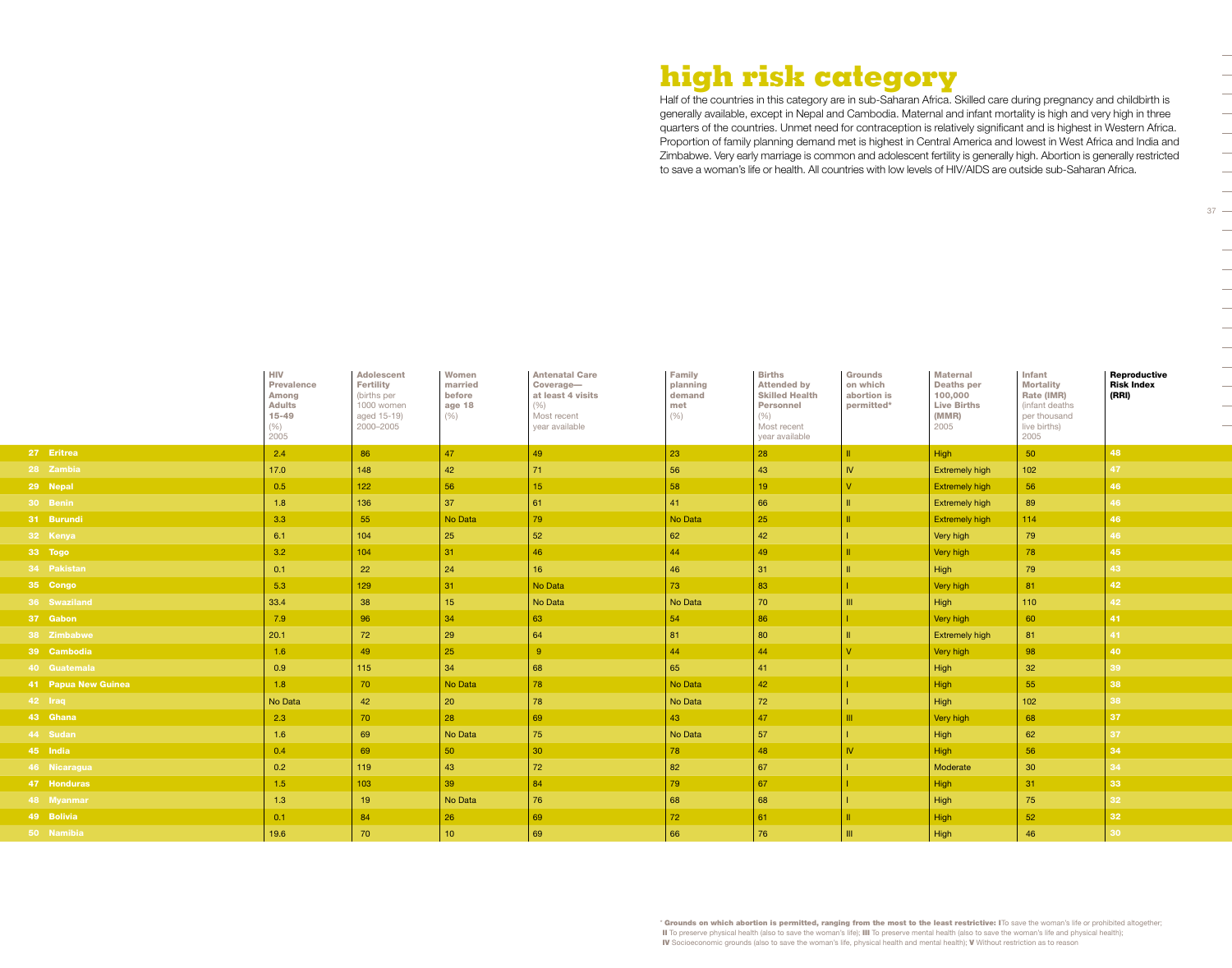# **moderate risk category**

Nine developing regions (including most of South America and the three wealthiest nations in sub-Saharan Africa) are represented in this category. Antenatal care and skilled attendance at delivery are generally high. The countries are split between low and moderate levels of maternal mortality. Infant mortality is low. A significant proportion of family planning demand is met. Levels of contraceptive use, unmet need for family planning, very early marriage, and adolescent fertility vary across countries. Abortion is generally restricted to cases where they are necessary to save a woman's life or health. HIV prevalence and infant mortality are low except in South Africa and Botswana.

|                               | <b>HIV</b><br><b>Prevalence</b><br><b>Among</b><br><b>Adults</b><br>$15 - 49$<br>(% )<br>2005 | <b>Adolescent</b><br><b>Fertility</b><br>(births per<br>1000 women<br>aged 15-19)<br>2000-2005 | Women<br>married<br>before<br>age 18<br>(% ) | <b>Antenatal Care</b><br>Coverage-<br>at least 4 visits<br>(% )<br>Most recent<br>year available | <b>Family</b><br>planning<br>demand<br>met<br>(% ) | <b>Births</b><br><b>Attended by</b><br><b>Skilled Health</b><br><b>Personnel</b><br>(% )<br>Most recent<br>year available | <b>Grounds</b><br>on which<br>abortion is<br>permitted* | <b>Maternal</b><br><b>Deaths per</b><br>100,000<br><b>Live Births</b><br>(MMR)<br>2005 | Infant<br><b>Mortality</b><br>Rate (IMR)<br>(infant deaths<br>per thousand<br>live births)<br>2005 | Reproductive<br><b>Risk Index</b><br>(RRI) |
|-------------------------------|-----------------------------------------------------------------------------------------------|------------------------------------------------------------------------------------------------|----------------------------------------------|--------------------------------------------------------------------------------------------------|----------------------------------------------------|---------------------------------------------------------------------------------------------------------------------------|---------------------------------------------------------|----------------------------------------------------------------------------------------|----------------------------------------------------------------------------------------------------|--------------------------------------------|
| 51 Panama                     | 0.9                                                                                           | 89                                                                                             | 37                                           | $72\,$                                                                                           | No Data                                            | 91                                                                                                                        |                                                         | Moderate                                                                               | 19 <sup>°</sup>                                                                                    | 29                                         |
| 52 Egypt                      | < 0.1                                                                                         | 49                                                                                             | 17                                           | 41                                                                                               | 85                                                 | 74                                                                                                                        |                                                         | Moderate                                                                               | 28                                                                                                 | 29                                         |
| 53 Philippines                | < 0.1                                                                                         | 52                                                                                             | 14                                           | 70                                                                                               | 74                                                 | 60                                                                                                                        |                                                         | High                                                                                   | 25                                                                                                 | 29                                         |
| 54 El Salvador                | 0.9                                                                                           | 87                                                                                             | 27                                           | 76                                                                                               | 88                                                 | 69                                                                                                                        |                                                         | Moderate                                                                               | 23                                                                                                 | 29                                         |
| 55 Botswana                   | 24.1                                                                                          | 61                                                                                             |                                              | 97                                                                                               | No Data                                            | 99                                                                                                                        |                                                         | High                                                                                   | 87                                                                                                 | 28                                         |
| 56 Indonesia                  | 0.1                                                                                           | 47                                                                                             | 24                                           | 81                                                                                               | 88                                                 | 66                                                                                                                        |                                                         | High                                                                                   | 28                                                                                                 | 28                                         |
| <b>57 Dominican Republic</b>  | 1.1                                                                                           | 114                                                                                            | 41                                           | 93                                                                                               | 86                                                 | 98                                                                                                                        |                                                         | Moderate                                                                               | 26                                                                                                 | 27                                         |
| 58 Ecuador                    | 0.3                                                                                           | 85                                                                                             | 37                                           | No Data                                                                                          | 94                                                 | 74                                                                                                                        |                                                         | Moderate                                                                               | 22                                                                                                 | 26                                         |
| 59 Iran (Islamic Republic of) | 0.2                                                                                           | 24                                                                                             | 30                                           | 77                                                                                               | No Data                                            | 90                                                                                                                        |                                                         | Moderate                                                                               | 31 <sup>2</sup>                                                                                    | 25                                         |
| 60 Venezuela                  | 0.7                                                                                           | 92                                                                                             | 29                                           | 90                                                                                               | 79                                                 | 94                                                                                                                        |                                                         | Moderate                                                                               | 18                                                                                                 | 25                                         |
| 61 Brazil                     | 0.5                                                                                           | 90                                                                                             | 24                                           | 76                                                                                               | 91                                                 | 97                                                                                                                        |                                                         | Moderate                                                                               | 31 <sup>2</sup>                                                                                    | 25                                         |
| 62 Oman                       | No Data                                                                                       | 13                                                                                             | $26\,$                                       | 71                                                                                               | No Data                                            | 98                                                                                                                        |                                                         | Moderate                                                                               | 10 <sup>°</sup>                                                                                    | 25                                         |
| 63 Peru                       | 0.6                                                                                           | 64                                                                                             | 19 <sup>°</sup>                              | 69                                                                                               | 89                                                 | 71                                                                                                                        |                                                         | <b>High</b>                                                                            | 23                                                                                                 | 24                                         |
| 64 Paraguay                   | 0.4                                                                                           | 82                                                                                             | 20                                           | 89                                                                                               | 92                                                 | 77                                                                                                                        |                                                         | Moderate                                                                               | 20                                                                                                 | 24                                         |
| 65 Mexico                     | 0.3                                                                                           | 70                                                                                             | 29                                           | 86                                                                                               | 86                                                 | 93                                                                                                                        |                                                         | Moderate                                                                               | 22                                                                                                 | 24                                         |
| 66 South Africa               | 18.8                                                                                          | 71                                                                                             | 8                                            | 72                                                                                               | 79                                                 | 92                                                                                                                        |                                                         | High                                                                                   | 55                                                                                                 | 23                                         |
| 67 Morocco                    | 0.1                                                                                           | 20                                                                                             | 16 <sup>°</sup>                              | No Data                                                                                          | 86                                                 | 63                                                                                                                        |                                                         | High                                                                                   | 36                                                                                                 | 23                                         |
| 68 Costa Rica                 | 0.3                                                                                           | 78                                                                                             | 19                                           | 70                                                                                               | No Data                                            | 98                                                                                                                        |                                                         | Low                                                                                    | 11 <sub>1</sub>                                                                                    | 21                                         |
| 69 Lebanon                    | 0.1                                                                                           | 27                                                                                             | No Data                                      | 87                                                                                               | No Data                                            | 98                                                                                                                        |                                                         | <b>Moderate</b>                                                                        | 27                                                                                                 | 21                                         |
| 70 Saudi Arabia               | No Data                                                                                       | 32                                                                                             | 10 <sup>°</sup>                              | 73                                                                                               | No Data                                            | 96                                                                                                                        |                                                         | Moderate                                                                               | 21                                                                                                 | 20                                         |
| 71 Turkey                     | No Data                                                                                       | 46                                                                                             | 23                                           | 42                                                                                               | 92                                                 | 83                                                                                                                        |                                                         | Low                                                                                    | 26                                                                                                 | 19                                         |
| 72 Libyan Arab Jamahiriya     | No Data                                                                                       | $\overline{4}$                                                                                 | $\overline{2}$                               | 81                                                                                               | No Data                                            | 99                                                                                                                        |                                                         | Moderate                                                                               | 18                                                                                                 | 19                                         |
| 73 Chile                      | 0.3                                                                                           | 62                                                                                             | No Data                                      | 95                                                                                               | No Data                                            | 100 <sub>1</sub>                                                                                                          |                                                         | Very low                                                                               | 8                                                                                                  | 19                                         |
| 74 Kuwait                     | No Data                                                                                       | 14                                                                                             | 22                                           | 81                                                                                               | No Data                                            | 100                                                                                                                       |                                                         | Very low                                                                               | -9                                                                                                 | 18                                         |
| 75 Mauritius                  | 0.6                                                                                           | 38                                                                                             | 17                                           | No Data                                                                                          | 96                                                 | 99                                                                                                                        |                                                         | Very low                                                                               | 13 <sup>°</sup>                                                                                    | 18                                         |
| 76 Uruguay                    | 0.5                                                                                           | 64                                                                                             | 22                                           | 94                                                                                               | No Data                                            | 99                                                                                                                        |                                                         | Low                                                                                    | 14                                                                                                 | 18                                         |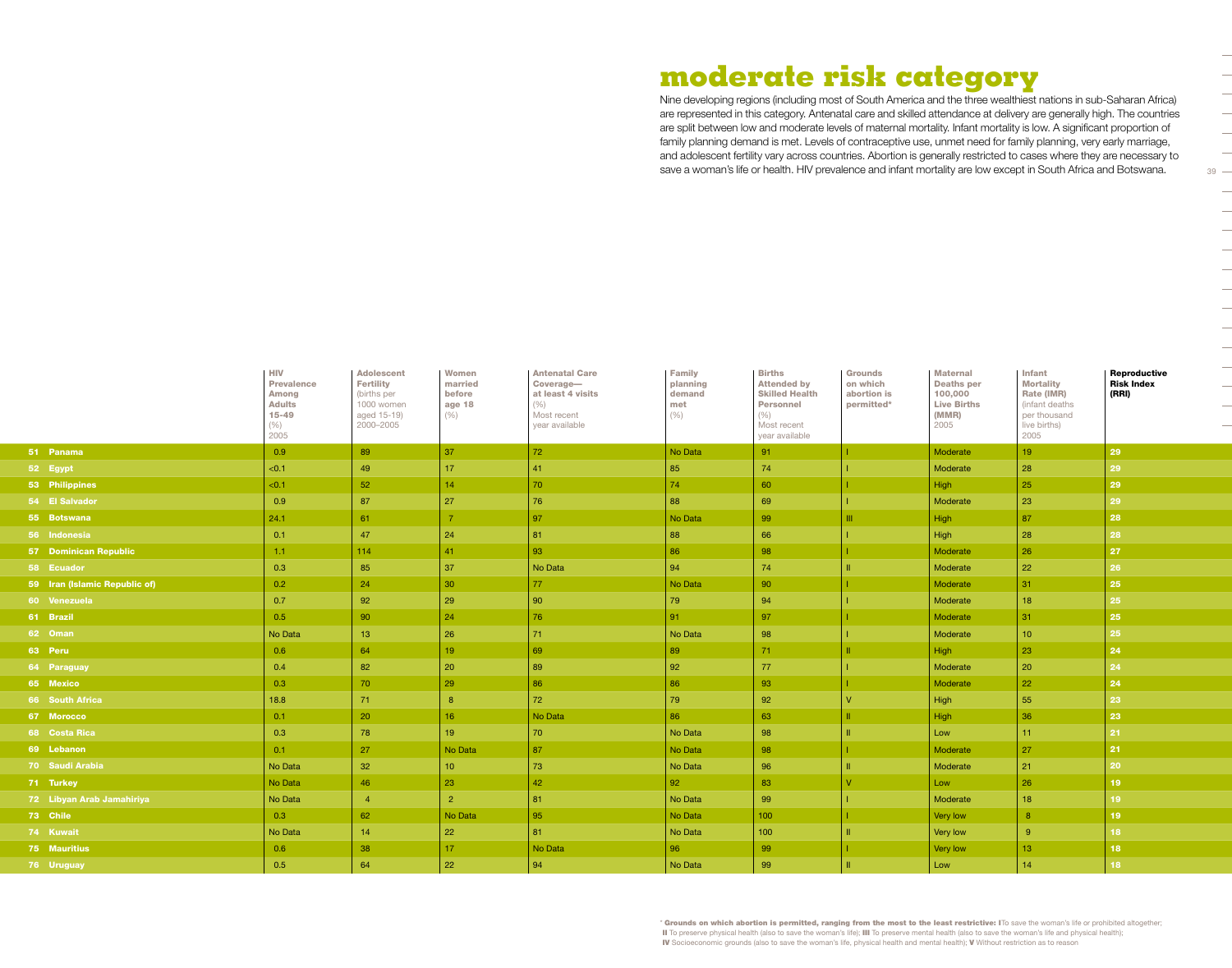# **low risk category**

Six developing and four developed regions in the world are represented in this category. Antenatal care and skilled attendance at delivery are generally high. Three quarters of the countries in this category have low levels of deaths during pregnancy and childbirth. Infant mortality is low to moderate except in five Central Asian countries. A significant proportion of family planning demand is met. More than half the countries in this category allow abortion unrestricted. With a few exceptions, HIV prevalence is low.

 $41 -$ 

 $\overline{\phantom{a}}$  $\frac{1}{2}$  $\overline{\phantom{a}}$  $\overline{\phantom{a}}$ 

 $\overline{\phantom{0}}$  $\overline{\phantom{0}}$  $\overline{\phantom{a}}$ 

|                         | <b>HIV</b><br><b>Prevalence</b><br>Among<br><b>Adults</b><br>$15 - 49$<br>$(\% )$<br>2005 | <b>Adolescent</b><br><b>Fertility</b><br>(births per<br>1000 women<br>aged 15-19)<br>2000-2005 | Women<br>married<br>before<br>age 18<br>(%) | <b>Antenatal Care</b><br>Coverage-<br>at least 4 visits<br>(% )<br>Most recent<br>year available | <b>Family</b><br>planning<br>demand<br>met<br>(% ) | <b>Births</b><br><b>Attended by</b><br><b>Skilled Health</b><br><b>Personnel</b><br>(%)<br>Most recent<br>year available | <b>Grounds</b><br>on which<br>abortion is<br>permitted* | <b>Maternal</b><br><b>Deaths per</b><br>100,000<br><b>Live Births</b><br>(MMR)<br>2005 | Infant<br><b>Mortality</b><br>Rate (IMR)<br>(infant deaths<br>per thousand<br>live births)<br>2005 | <b>Reproductive</b><br><b>Risk Index</b><br>(RRI) |
|-------------------------|-------------------------------------------------------------------------------------------|------------------------------------------------------------------------------------------------|---------------------------------------------|--------------------------------------------------------------------------------------------------|----------------------------------------------------|--------------------------------------------------------------------------------------------------------------------------|---------------------------------------------------------|----------------------------------------------------------------------------------------|----------------------------------------------------------------------------------------------------|---------------------------------------------------|
| 77 Colombia             | 0.6                                                                                       | 75                                                                                             | 23                                          | 79                                                                                               | 93                                                 | 91                                                                                                                       | Ш.                                                      | Moderate                                                                               | 17 <sup>2</sup>                                                                                    | 17 <sub>1</sub>                                   |
| 78 Azerbaijan           | 0.1                                                                                       | 29                                                                                             | 22                                          | No Data                                                                                          | 83                                                 | 74                                                                                                                       |                                                         | Moderate                                                                               | 74                                                                                                 | 17 <sup>2</sup>                                   |
| 79 Jordan               | No Data                                                                                   | 27                                                                                             | 11 <sub>1</sub>                             | 91                                                                                               | 84                                                 | 100 <sub>1</sub>                                                                                                         |                                                         | Moderate                                                                               | 22                                                                                                 | 17                                                |
| 80 Argentina            | 0.6                                                                                       | 61                                                                                             | No Data                                     | 95                                                                                               | No Data                                            | 99                                                                                                                       |                                                         | Moderate                                                                               | 15 <sub>1</sub>                                                                                    | 16                                                |
| 81 Sri Lanka            | < 0.1                                                                                     | 28                                                                                             | No Data                                     | 98                                                                                               | 90                                                 | 97                                                                                                                       |                                                         | Low                                                                                    | 12 <sub>1</sub>                                                                                    | 16                                                |
| 82 Ireland              | 0.2                                                                                       | 19                                                                                             | 1 <sup>1</sup>                              | No Data                                                                                          | No Data                                            | 100 <sub>1</sub>                                                                                                         |                                                         | Very low                                                                               | 5 <sup>1</sup>                                                                                     | 15 <sub>1</sub>                                   |
| 83 Viet Nam             | 0.5                                                                                       | 21                                                                                             | 11 <sub>1</sub>                             | 29                                                                                               | 94                                                 | 85                                                                                                                       |                                                         | Moderate                                                                               | 16 <sup>1</sup>                                                                                    | 15 <sub>15</sub>                                  |
| 84 Thailand             | 1.4                                                                                       | 45                                                                                             | 19                                          | 86                                                                                               | No Data                                            | 99                                                                                                                       |                                                         | Moderate                                                                               | 18 <sup>°</sup>                                                                                    | 15 <sub>15</sub>                                  |
| 85 Georgia              | 0.2 <sub>1</sub>                                                                          | 35                                                                                             | 27                                          | No Data                                                                                          | 74                                                 | 92                                                                                                                       |                                                         | Moderate                                                                               | 41                                                                                                 | 15 <sub>15</sub>                                  |
| 86 Kyrgyzstan           | 0.1                                                                                       | 32                                                                                             | 21                                          | 81                                                                                               | 84                                                 | 98                                                                                                                       |                                                         | Moderate                                                                               | 58                                                                                                 | 14                                                |
| 87 Albania              | No Data                                                                                   | 16                                                                                             | 16                                          | 42                                                                                               | 98                                                 | 94                                                                                                                       |                                                         | Moderate                                                                               | $16-$                                                                                              | 14                                                |
| 88 Kazakhstan           | 0.1                                                                                       | 28                                                                                             | 14                                          | 71                                                                                               | 88                                                 | 99                                                                                                                       |                                                         | Moderate                                                                               | 63                                                                                                 | 13 <sub>1</sub>                                   |
| 89 Armenia              | 0.1                                                                                       | 31                                                                                             | 19                                          | 65                                                                                               | 80                                                 | 98                                                                                                                       |                                                         | Low                                                                                    | 26                                                                                                 | 13 <sub>1</sub>                                   |
| 90 Jamaica              | 1.5                                                                                       | 88                                                                                             |                                             | 99                                                                                               | 82                                                 | 97                                                                                                                       | TH.                                                     | Low                                                                                    | 17                                                                                                 | 13 <sub>1</sub>                                   |
| 91 Turkmenistan         | < 0.1                                                                                     | 17                                                                                             | $\mathbf{q}$                                | 83                                                                                               | 86                                                 | 97                                                                                                                       |                                                         | Moderate                                                                               | 81                                                                                                 | 12 <sub>2</sub>                                   |
| 92 Uzbekistan           | 0.2                                                                                       | 37                                                                                             | 15 <sub>1</sub>                             | No Data                                                                                          | 83                                                 | 96                                                                                                                       |                                                         | Low                                                                                    | 57                                                                                                 | 12 <sub>1</sub>                                   |
| 93 Poland               | 0.1                                                                                       | 15                                                                                             | $\mathbf{3}$                                | No Data                                                                                          | No Data                                            | 100 <sub>1</sub>                                                                                                         |                                                         | Very low                                                                               | 6                                                                                                  | 12 <sub>2</sub>                                   |
| 94 Bulgaria             | < 0.1                                                                                     | 44                                                                                             | 17                                          | No Data                                                                                          | 65                                                 | 99                                                                                                                       |                                                         | Very low                                                                               | 12 <sup>7</sup>                                                                                    | 11                                                |
| 95 Trinidad and Tobago  | 2.6                                                                                       | 35                                                                                             | No Data                                     | 98                                                                                               | No Data                                            | 97                                                                                                                       | ш                                                       | Low                                                                                    | 17 <sup>2</sup>                                                                                    | 11                                                |
| 96 Republic of Korea    | < 0.1                                                                                     | $\overline{3}$                                                                                 |                                             | No Data                                                                                          | No Data                                            | 100                                                                                                                      |                                                         | Very low                                                                               | 5 <sup>1</sup>                                                                                     | 11                                                |
| 97 Malaysia             | 0.5                                                                                       | 15                                                                                             | $8^{\circ}$                                 | No Data                                                                                          | No Data                                            | 100 <sub>1</sub>                                                                                                         |                                                         | Moderate                                                                               | $10-10$                                                                                            | $\overline{9}$                                    |
| 98 Mongolia             | < 0.1                                                                                     | 50                                                                                             | $9^{\circ}$                                 | 97                                                                                               | 87                                                 | 100                                                                                                                      |                                                         | Low                                                                                    | 39                                                                                                 | -9                                                |
| 99 Tunisia              | 0.1                                                                                       | -8                                                                                             | -5                                          | 79                                                                                               | 84                                                 | 90                                                                                                                       |                                                         | Moderate                                                                               | 20                                                                                                 | $\mathbf{9}$                                      |
| 100 New Zealand         | 0.1                                                                                       | 27                                                                                             |                                             | No Data                                                                                          | No Data                                            | 97                                                                                                                       | TH <sub>1</sub>                                         | Very low                                                                               | 5 <sup>5</sup>                                                                                     | 8                                                 |
| 101 Republic of Moldova | 1.1                                                                                       | 37                                                                                             | 19                                          | No Data                                                                                          | 91                                                 | 100 <sub>1</sub>                                                                                                         |                                                         | Low                                                                                    | 14                                                                                                 | -8                                                |
| 102 Ukraine             | 1.4                                                                                       | 30                                                                                             | 13 <sub>13</sub>                            | No Data                                                                                          | 82                                                 | 100                                                                                                                      |                                                         | Very low                                                                               | 13 <sup>°</sup>                                                                                    | $\mathbf{a}$                                      |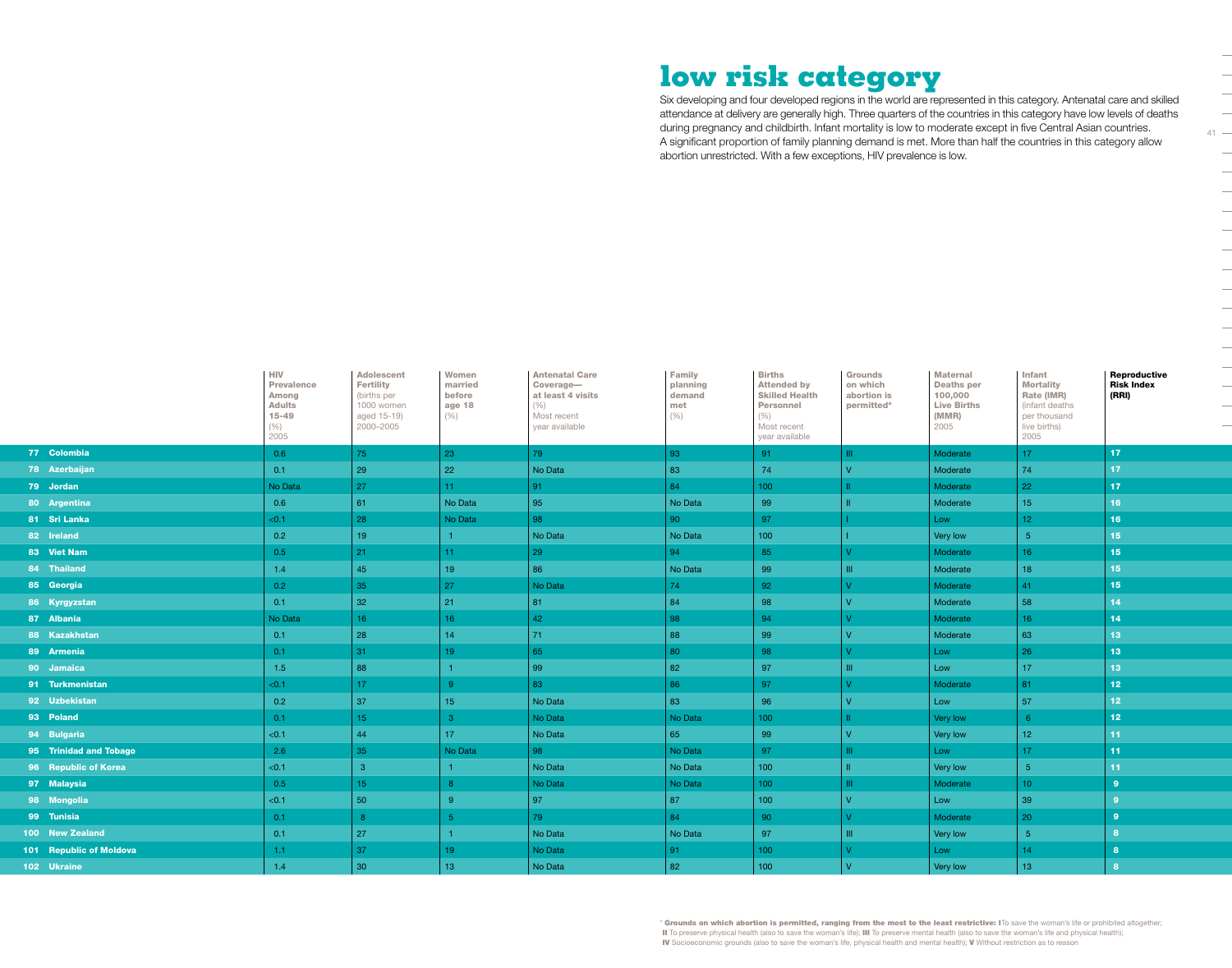# **lowest risk category**

Countries in this category have high incomes; Cuba, China and Singapore are the only countries in the developing world. Motherhood is safe; skilled care at childbirth is universal and the risk of death from pregnancy or delivery is extremely low. Infant mortality is rare. Contraceptive use is high. Early marriage is rare. Abortion is unrestricted. Adolescent fertility and HIV prevalence are low.

43

 $\overline{\phantom{a}}$ 

 $\overline{\phantom{0}}$  $\overline{\phantom{0}}$  $\frac{1}{\sqrt{2}}$  $\overline{\phantom{a}}$  $\overline{\phantom{a}}$  $\overline{\phantom{a}}$ 

|                               | <b>HIV</b><br><b>Prevalence</b><br><b>Among</b><br><b>Adults</b><br>$15 - 49$<br>$(\% )$<br>2005 | <b>Adolescent</b><br><b>Fertility</b><br>(births per<br>1000 women<br>aged 15-19)<br>2000-2005 | Women<br>married<br>before<br>age 18<br>$(\% )$ | <b>Antenatal Care</b><br>Coverage-<br>at least 4 visits<br>$(\% )$<br>Most recent<br>year available | <b>Family</b><br>planning<br>demand<br>met<br>(% ) | <b>Births</b><br><b>Attended by</b><br><b>Skilled Health</b><br><b>Personnel</b><br>(%)<br>Most recent<br>year available | <b>Grounds</b><br>on which<br>abortion is<br>permitted* | <b>Maternal</b><br><b>Deaths per</b><br>100,000<br><b>Live Births</b><br>(MMR)<br>2005 | Infant<br><b>Mortality</b><br>Rate (IMR)<br>(infant deaths<br>per thousand<br>live births)<br>2005 | Reproductive<br><b>Risk Index</b><br>(RRI) |
|-------------------------------|--------------------------------------------------------------------------------------------------|------------------------------------------------------------------------------------------------|-------------------------------------------------|-----------------------------------------------------------------------------------------------------|----------------------------------------------------|--------------------------------------------------------------------------------------------------------------------------|---------------------------------------------------------|----------------------------------------------------------------------------------------|----------------------------------------------------------------------------------------------------|--------------------------------------------|
| 103 Spain                     | 0.6                                                                                              | 10                                                                                             | $\overline{2}$                                  | No Data                                                                                             | 96                                                 | No Data                                                                                                                  | $\mathbf{H}$                                            | Very low                                                                               | $\overline{4}$                                                                                     |                                            |
| <b>104 Russian Federation</b> | 1.1                                                                                              | 30                                                                                             | 13                                              | No Data                                                                                             | No Data                                            | 99                                                                                                                       | $\mathsf{V}$                                            | Low                                                                                    | 14                                                                                                 |                                            |
| 105 TFYR Macedonia            | < 0.1                                                                                            | 25                                                                                             | 15                                              | No Data                                                                                             | No Data                                            | 99                                                                                                                       | $\vee$                                                  | Very low                                                                               | 15                                                                                                 |                                            |
| 106 Romania                   | < 0.1                                                                                            | 36                                                                                             | $\overline{7}$                                  | No Data                                                                                             | 93                                                 | 98                                                                                                                       |                                                         | Low                                                                                    | 16                                                                                                 |                                            |
| 107 China                     | 0.1                                                                                              | $\overline{2}$                                                                                 | $\overline{2}$                                  | No Data                                                                                             | No Data                                            | 83                                                                                                                       | $\vee$                                                  | Low                                                                                    | 23                                                                                                 |                                            |
| 108 Lithuania                 | 0.2                                                                                              | 21                                                                                             | $\mathbf{3}$                                    | No Data                                                                                             | 79                                                 | 100                                                                                                                      | $\vee$                                                  | Very low                                                                               | $\overline{7}$                                                                                     |                                            |
| 109 United States of America  | 0.6                                                                                              | 44                                                                                             | $5\overline{)}$                                 | No Data                                                                                             | No Data                                            | 99                                                                                                                       | $\vee$                                                  | Very low                                                                               | 6                                                                                                  |                                            |
| 110 Belarus                   | 0.3                                                                                              | 24                                                                                             | 11                                              | No Data                                                                                             | No Data                                            | 100                                                                                                                      | $\vee$                                                  | Very low                                                                               | 10                                                                                                 |                                            |
| 111 Latvia                    | 0.8                                                                                              | 17                                                                                             | $\overline{2}$                                  | No Data                                                                                             | 82                                                 | 100                                                                                                                      | $\vee$                                                  | Very low                                                                               | 9                                                                                                  |                                            |
| 112 United Kingdom            | 0.2                                                                                              | 27                                                                                             | $\overline{2}$                                  | No Data                                                                                             | No Data                                            | 99                                                                                                                       | IV                                                      | Very low                                                                               | 5                                                                                                  |                                            |
| 113 Cuba                      | 0.1                                                                                              | 50                                                                                             | No Data                                         | 100                                                                                                 | No Data                                            | 100                                                                                                                      | $\vee$                                                  | Low                                                                                    | 6                                                                                                  |                                            |
| 114 Australia                 | 0.1                                                                                              | 17                                                                                             |                                                 | No Data                                                                                             | No Data                                            | 100                                                                                                                      | IV                                                      | Very low                                                                               | 5                                                                                                  |                                            |
| 115 Estonia                   | 1.3                                                                                              | 23                                                                                             | $\overline{2}$                                  | No Data                                                                                             | No Data                                            | 100                                                                                                                      | $\vee$                                                  | Low                                                                                    | 6                                                                                                  |                                            |
| 116 Italy                     | 0.5                                                                                              | $\overline{7}$                                                                                 |                                                 | No Data                                                                                             | 89                                                 | No Data                                                                                                                  | $\vee$                                                  | Very low                                                                               | $\overline{4}$                                                                                     |                                            |
| 117 Finland                   | 0.1                                                                                              | 11                                                                                             | $\overline{1}$                                  | No Data                                                                                             | No Data                                            | 100                                                                                                                      | IV                                                      | Very low                                                                               | $\mathbf{3}$                                                                                       |                                            |
| 118 Slovakia                  | < 0.1                                                                                            | 21                                                                                             | $\mathbf{3}$                                    | No Data                                                                                             | No Data                                            | 100                                                                                                                      | $\vee$                                                  | Very low                                                                               | $\overline{7}$                                                                                     |                                            |
| 119 Hungary                   | 0.1                                                                                              | 21                                                                                             | $\overline{2}$                                  | No Data                                                                                             | No Data                                            | 100                                                                                                                      | $\vee$                                                  | Very low                                                                               | $\overline{7}$                                                                                     |                                            |
| 120 Canada                    | 0.3                                                                                              | 13                                                                                             | $5\phantom{.0}$                                 | No Data                                                                                             | No Data                                            | 100                                                                                                                      | $\overline{V}$                                          | Very low                                                                               | 5                                                                                                  |                                            |
| 121 Japan                     | < 0.1                                                                                            | $\overline{4}$                                                                                 | $\overline{2}$                                  | No Data                                                                                             | No Data                                            | 100                                                                                                                      | IV                                                      | Very low                                                                               | $\overline{3}$                                                                                     |                                            |
| 122 Croatia                   | < 0.1                                                                                            | 15                                                                                             | $\overline{4}$                                  | No Data                                                                                             | No Data                                            | 100                                                                                                                      | $\vee$                                                  | Very low                                                                               | 6                                                                                                  |                                            |
| 123 Czech Republic            | 0.1                                                                                              | 12                                                                                             |                                                 | No Data                                                                                             | 90                                                 | 100                                                                                                                      | $\vee$                                                  | Very low                                                                               | $\mathbf{3}$                                                                                       |                                            |
| 124 France                    | 0.4                                                                                              | 8                                                                                              |                                                 | No Data                                                                                             | 93                                                 | No Data                                                                                                                  | $\vee$                                                  | Very low                                                                               | $\overline{4}$                                                                                     |                                            |
| 125 Slovenia                  | < 0.1                                                                                            | $6\overline{6}$                                                                                | $\mathbf 0$                                     | No Data                                                                                             | 92                                                 | 100                                                                                                                      | $\mathsf{V}$                                            | Very low                                                                               | $\overline{3}$                                                                                     |                                            |
| 126 Belgium                   | 0.3                                                                                              | 8                                                                                              | $\mathbf 0$                                     | No Data                                                                                             | No Data                                            | 99                                                                                                                       | $\overline{V}$                                          | Very low                                                                               | $\Delta$                                                                                           |                                            |
| 127 Germany                   | 0.1                                                                                              | 11                                                                                             | $\overline{1}$                                  | No Data                                                                                             | No Data                                            | 100                                                                                                                      | $\mathsf{V}$                                            | Very low                                                                               | $\overline{4}$                                                                                     |                                            |
| 128 Singapore                 | 0.3                                                                                              | $6\overline{6}$                                                                                | $\overline{2}$                                  | No Data                                                                                             | No Data                                            | 100                                                                                                                      |                                                         | Very low                                                                               | $\mathbf{3}$                                                                                       |                                            |
| 129 Switzerland               | 0.4                                                                                              | $5\overline{)}$                                                                                |                                                 | No Data                                                                                             | No Data                                            | 100                                                                                                                      | $\mathsf{V}$                                            | Very low                                                                               | $\overline{4}$                                                                                     |                                            |
| 130 Netherlands               | 0.2                                                                                              | 5                                                                                              |                                                 | No Data                                                                                             | No Data                                            | 100                                                                                                                      | $\vee$                                                  | Very low                                                                               | $\Delta$                                                                                           |                                            |

\* Grounds on which abortion is permitted, ranging from the most to the least restrictive: ITo save the woman's life or prohibited altogether; II To preserve physical health (also to save the woman's life); III To preserve mental health (also to save the woman's life and physical health); IV Socioeconomic grounds (also to save the woman's life, physical health and mental health); V Without restriction as to reason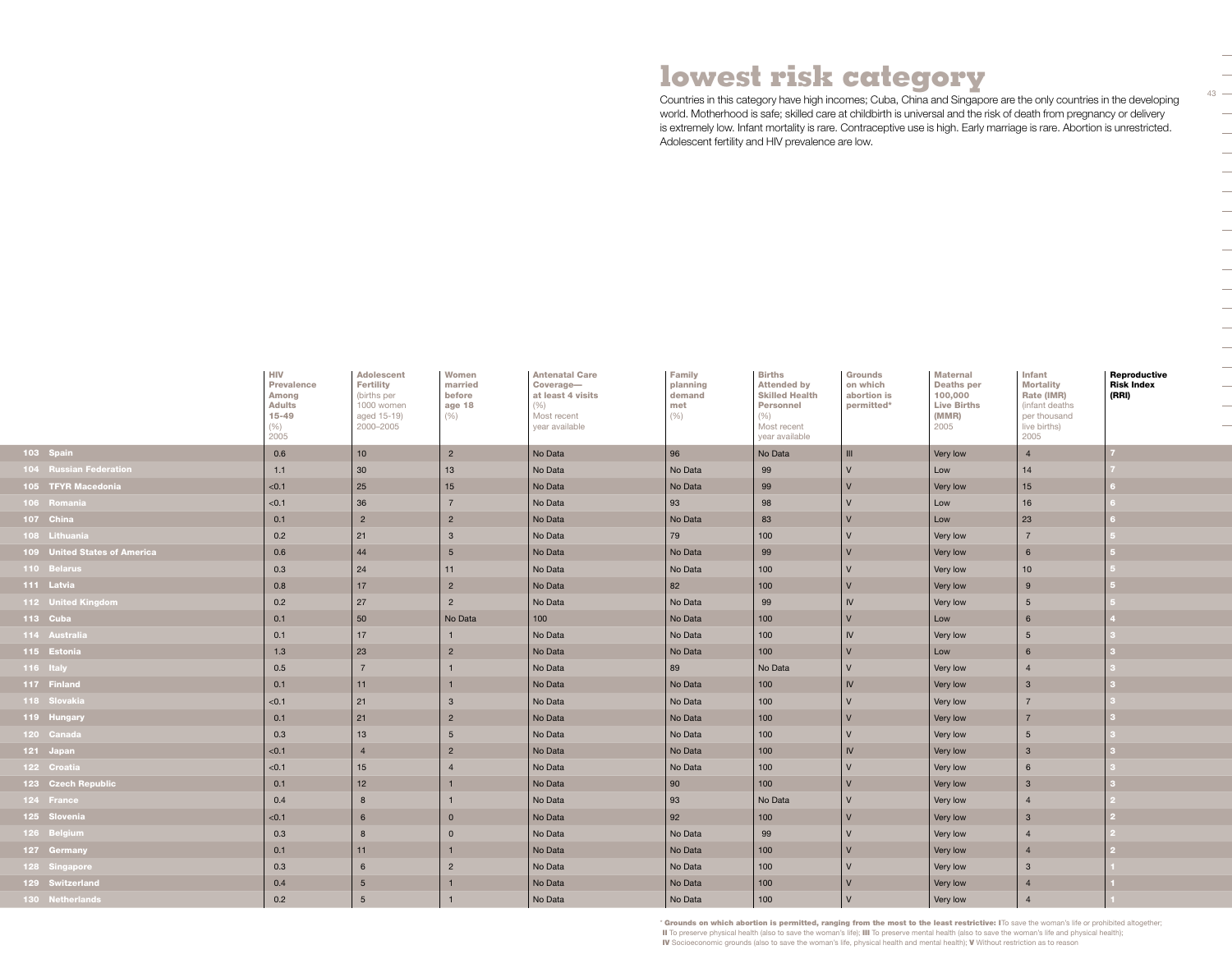# **Methodology and Data Sources**

1 PAI thanks Stan Bernstein and John Bongaarts for their invaluable insights and suggestions in the develop ment of the framework.

#### GEOGRAPHIC COVERAGE

The study ranks 130 developing and developed countries, representing 96 percent of the world population, with a population size of 1 million or more into five • WHO, *World Health Statistics 2007*. categories from highest to lowest reproductive risk based on a Reproductive Risk Index (RRI). The RRI is constructed of nine indicators of access to reproductive health services and health outcomes for which comparable national data are available. Twenty-three countries with a population size of 1 million or more are not included in the study due to lack of data for three or more indicators. These countries are: Afghanistan, Algeria, Angola, Austria, Bosnia and Herzegovina, Democratic Republic of Congo, Denmark, East Timor, Gambia, Greece, Hong Kong, Israel, Liberia, North Korea, Norway, Occupied Palestinian Territory, Puerto Rico, Portugal, Serbia, Sweden, Syria, Tajikistan and United Arab Emirates.

#### DATA SOURCES

The primary sources for the report are a series of databases compiled by the United Nations (UN) agencies. Key sources are:

- United Nations Population Division Database on marriage data, unmet need and contraceptive prevalence; and *World Population Prospects: The 2006 Revision*.
- UNFPA, Database on unmet need and contraceptive prevalence.
- UNICEF, *State of the World's Children 2007*.
- UNAIDS, *2006 Report on the Global AIDS Epidemic*.
- 
- Center for Reproductive Rights. • Demographic and Health Surveys (DHS) conducted by Macro
- International.

### DATA QUALITY

The study encountered a number of data problems. National statistics on women's health are often of poor quality, lacking or outdated, especially where statistical systems are not well developed. Definitions can vary from one country to another. The national level statistics used in this analysis, while they elucidate the differentials between poor and rich countries, mask differentials in reproductive health within countries. Also, statistics on coverage of health services do not reflect the quality of available care.

#### CONCEPTUAL FRAMEWORK

The study follows a conceptual framework developed in consultation with experts in the field of population and reproductive health.<sup>1</sup> It takes a life cycle approach to reproductive health and emphasizes that every step of reproduction should be both healthy and voluntary. The reproductive process is thus divided into four stages: Sex, Pregnancy, Birth and Survival. Each stage is then assessed on how Safe/ Healthy and Voluntary it is.

|                  | + Safe & Healthy                                                         | <b>W</b> Voluntary                      |
|------------------|--------------------------------------------------------------------------|-----------------------------------------|
| <b>Sex</b>       | • HIV prevalence among<br>adults age $15+$ (%)<br>• Adolescent fertility | • Girls married before<br>age $18\,(%)$ |
| <b>Pregnancy</b> | • Antenatal care<br>coverage at least<br>4 visits $(\%)$                 | • FP demand met $(\%)$                  |
| <b>Birth</b>     | • Births attended<br>by skilled health<br>personnel (%)                  | • Abortion policies                     |
| <b>Survival</b>  | $\bullet$ MMR<br>$\bullet$ IMR                                           |                                         |

#### METHODOLOGY

The indicators are selected based on their applicability to the model and on the availability of comparable national data from international data sets. The choice of indicators was partly determined by the availability of comparative data for most countries in the world on ICPD+5 goals and Millennium Development Goals (MDGs).

The nine indicators composing the RRI are: *HIV/AIDS prevalence among adults, adolescent fertility, percent girls married before age 18, antenatal care coverage, percent of family planning demand met (based on contraceptive prevalence* and *unmet need for family planning), births attended by skilled health personnel, grounds on which abortion is permitted, maternal mortality ratio (MMR) and infant mortality rate (IMR)*.

The indicator *family planning demand met* was computed as follows: 100\*Contraceptive prevalence / (Contraceptive prevalence + Unmet need for FP).

The study uses the most recent, reliable and consistent data available at the time of publication. For MMR, new but not yet published estimates are used in calculating the Reproductive Risk Index; we therefore listed MMR as categorical data because of the embargo on the new numbers. PAI thanks the Interagency Group (UNFPA, UNICEF, WHO, The World Bank) for sharing an advance copy of the new estimates.

*Percent girls married before age 18*  had data missing for many countries, so we developed an adjustment ratio based on two indicators from known countries: *Percent of women aged 20-24 married before age 18 (A)* and *Percent women aged 15-19 ever married (B)*. We calculated the ratio of A to B for those countries with data for both indicators, averaged these ratios (1.7) and applied that ratio to the unknown countries, adjusting upward their data on *Percent women aged 15-19 ever married* by a factor of 1.7.

Eight quantitative indicators are scored on a 100-point scale of 0 to 100. The observed range for six of these eight indicators is transformed into a range that goes from 0 to 100. For each of these six indicators, each country is located in the new range. The remaining two quantitative indicators kept their actual ranges because they went approximately from 0 to 100. The country at the top of the range (non-desirable outcome) has a score of 100, while the country at the bottom of the range (desirable outcome) has a score of zero.

For the ninth indicator, *Grounds on which abortion is permitted*, is an ordinal indicator, and scores are assigned as follows: To save the woman's life or prohibited altogether—95; To preserve physical health (also to save the woman's life)—70; To preserve mental health (also to save the woman's life and physical health)—40; Socioeconomic grounds (also to save the woman's life, physical health and mental health)—15; Without restriction as to reason—5.

Finally, we merged the nine indicators for each country into a single composite index we called the Reproductive Risk Index (RRI) by computing a simple average for all nine scores. Equal weight is given to all nine indicators. RRI, which is the overall country score, is derived by dividing the sum of the six scaled scores, two actual scores and the assigned score by number of indicators for which data are available. The RRI has a minimum value of 1 and a maximum of 78. The maximum value of the RRI that a country can have is 97, because data ranges and assigned scores of three indicators are more than 0 or less than 100.

Countries are then ranked from highest to lowest reproductive risk based on each country's RRI, and then grouped into five quintiles as follows: Highest Risk, Elevated Risk, Moderate Risk, Reduced Risk and Lowest Risk.

45

 $\overline{\phantom{a}}$ 

 $\overline{\phantom{0}}$